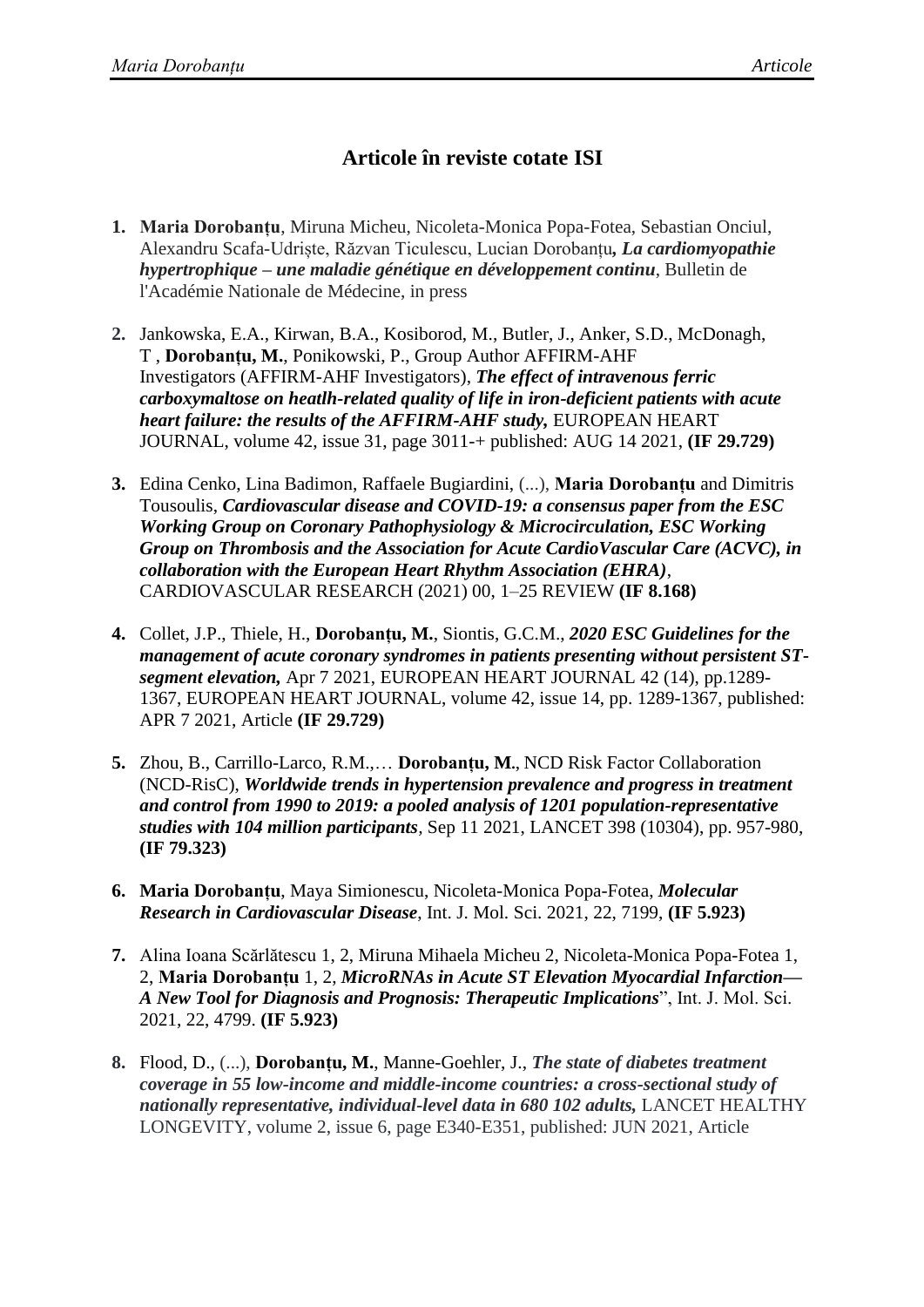- **9.** [Vijiiac, A.](https://www.webofscience.com/wos/author/record/39307642) , [Onciul, S.](https://www.webofscience.com/wos/author/record/2827004), [Guzu, C.](https://www.webofscience.com/wos/author/record/42714816), [Verinceanu, V.](https://www.webofscience.com/wos/author/record/44539123), [Bataila, V.](https://www.webofscience.com/wos/author/record/5987037), [Scarlatescu, A.](https://www.webofscience.com/wos/author/record/9669212), [Zamfir, D.](https://www.webofscience.com/wos/author/record/4635441), [Petre, I.](https://www.webofscience.com/wos/author/record/5414942), [Onut, R.](https://www.webofscience.com/wos/author/record/4654873), [Scafa-Udriste, A.](https://www.webofscience.com/wos/author/record/44581890), [Vatasescu, R.](https://www.webofscience.com/wos/author/record/36898075), **Dorobanțu, M.**, *The prognostic value of right ventricular longitudinal strain and 3D ejection fraction in patients with dilated cardiomyopathy*, Nov 2021, Jun 2021 (Early Access), INTERNATIONAL JOURNAL OF CARDIOVASCULAR IMAGING 37 (11), pp. 3233-3244 **(IF 2.164)**
- **10.** Scafa-Udriste, A., Popa-Fotea, N.M., Bataila, V., Calmac, L., **Dorobanțu, M.**, *Acute inferior myocardial infarction in a young man with testicular seminoma: A case report,*  WORLD JOURNAL OF CLINICAL CASES, volume 9, issue 16, pp. 4040-4045, DOI10.12998/wjcc.v9.i16.4040, published: JUN 6 2021, Article (**IF 1.742)**
- **11.** [Deaconu, S.](https://www.webofscience.com/wos/author/record/43310940), [Deaconu, A.](https://www.webofscience.com/wos/author/record/7714769), [Scarlatescu, A.](https://www.webofscience.com/wos/author/record/9669212), [Petre, I.](https://www.webofscience.com/wos/author/record/5414942), [Onciul, S.](https://www.webofscience.com/wos/author/record/2827004), [Vijiac, A.](https://www.webofscience.com/wos/author/record/29472525), [Onut, R.](https://www.webofscience.com/wos/author/record/4654873), [Zamfir, D.](https://www.webofscience.com/wos/author/record/4635441), [Marascu, G.](https://www.webofscience.com/wos/author/record/44120496), [Iorgulescu, C.](https://www.webofscience.com/wos/author/record/4152491), [Radu, D.A.](https://www.webofscience.com/wos/author/record/5895920), [Bogdan, S.](https://www.webofscience.com/wos/author/record/36811454), [Vatasescu, R.](https://www.webofscience.com/wos/author/record/36898075), **Dorobanțu, M.**, *Right ventricular-arterial coupling - A new perspective for right ventricle evaluation in heart failure patients undergoing cardiac resynchronization therapy,* ECHOCARDIOGRAPHY-A JOURNAL OF CARDIOVASCULAR ULTRASOUND AND ALLIED TECHNIQUES, volume 38, issue 7, pp. 1157-1164, published: JUL 2021, Early Access MAY 2021, Article **(IF 1.647)**
- **12. Dorobanțu, M**., Gheorghe-Fronea, O.F., Scafa-Udriste, Onciul, S., Pop, C., Dorobanțu, L., Darabont, R., *Gender Disparities in the Prevalence, Awareness, Treatment, and Control of High Blood Pressure,* CURRENT PHARMACEUTICAL DESIGN, volume 27, issue 29, pp. 3173-3179, published 2021, Review **(IF 3.309)**
- **13.** Oprescu, N., Micheu, M.M., (...), **Dorobanțu, M.**, *Inflammatory markers in acute myocardial infarction and the correlation with the severity of coronary heart disease*, Jan 1 2021, ANNALS OF MEDICINE 53 (1), pp.1040-1046, Article **( IF 4.554)**
- **14.** Dillinger, J.G.; Ducrocq, G.**; Dorobanțu, M.** (...),Steg, P.G., *Sex Differences in Ischemic and Bleeding Outcomes in Patients With Non-ST-Segment-Elevation Acute Coronary Syndrome Undergoing Percutaneous Coronary Intervention Insights From the TAO Trial*, Jan 2021, CIRCULATION-CARDIOVASCULAR INTERVENTIONS 14 (1), pp.29-38 **(IF 6.891)**
- **15.** Sudharsanan, N., Theilmann, M., **Dorobanțu, M.** (...), Geldsetzer, P., *Variation in the Proportion of Adults in Need of Blood Pressure-Lowering Medications by Hypertension Care Guideline in Low- and Middle-Income Countries A Cross-Sectional Study of 1 037 215 Individuals From 50 Nationally Representative Surveys,* CIRCULATION, volume 143, issue10, pp. 991-1001, published: MAR 9 2021, Article **(IF 27.474)**
- **16.** Tabea K. Kirschbaum, Michaela Theilmann, Nikkil Sudharsanan, Jennifer Manne‐ Goehler, Julia M. Lemp, Jan‐Walter De Neve, Maja E. Marcus, Cara Ebert, Simiao Chen, Krishna K. Aryal, Silver K. Bahendeka, Bolormaa Norov, Albertino Damasceno, **Maria Dorobanțu**, Farshad Farzadfar, Nima Fattahi, Mongal S. Gurung, David Guwatudde, Demetre Labadarios, Nuno Lunet, Elham Rayzan, Sahar Saeedi Moghaddam, Jacqui Webster, Justine I. Davies, Rifat Atun, Sebastian Vollmer, Till Bärnighausen, Lindsay M. Jaacks, and Pascal Geldsetzer See fewer authors, *Targeting Hypertension Screening in Low‐ and Middle‐Income Countries: A Cross‐Sectional Analysis of 1.2 Million Adults*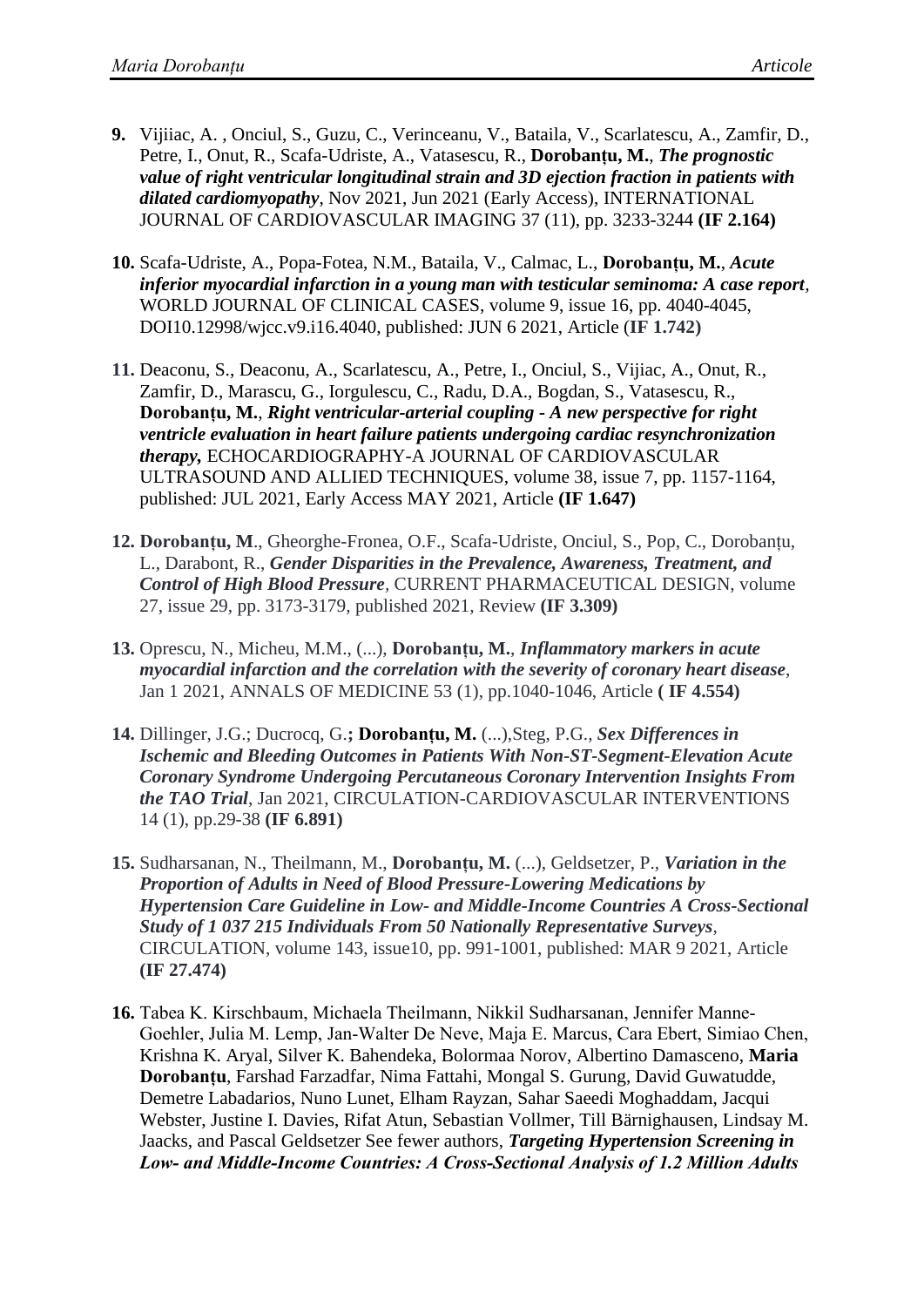*in 56 Countries. Originally published* 2 Jul 2021, JOURNAL OF THE AMERICAN HEART ASSOCIATION **(IF 5.501)**

- **17.** Nicoleta-Monica Popa-Fotea, Miruna Mihaela Micheu, Nicoleta Oprescu, Adriana Alexandrescu, Maria Greavu, Sebastian Onciul, Roxana Onut, Ioana Petre, Alina Scarlatescu, Monica Stoian, Razvan Ticulescu, Diana Zamfir and **Maria Dorobanțu,** *The Role of Left-Atrial Mechanics Assessed by Two-Dimensional Speckle-Tracking Echocardiography to Differentiate Hypertrophic Cardiomyopathy from Hypertensive Left-Ventricular Hypertrophy,* DIAGNOSTICS 2021, 11, 814 (**IF 3.674**)
- **18.** Vijiiac, A., Onciul, S., Guzu, C., Scarlatescu, A., Petre, I., Zamfir, D., Onut, R., Deaconu, S., **Dorobanțu, M.**, *Forgotten No More-The Role of Right Ventricular Dysfunction in Heart Failure with Reduced Ejection Fraction: An Echocardiographic Perspective,*  DIAGNOSTICS, volume 11, issue 3, article number 548, published: MAR 2021, Review (**IF 3.674**)
- **19.** Zamfirescu, M.B., Ghilencea, L.N., Popescu, M.R., Bejan, G.C., Ghiordanescu, I.M., Popescu, A.C., Myerson, S.G., **Dorobanțu, M.**, *A Practical Risk Score for Prediction of Early Readmission after a First Episode of Acute Heart Failure with Preserved Ejection Fraction***,** DIAGNOSTICS, volume 11, issue 2, number 198, published: FEB 2021, Article **(IF 3.674**)
- **20.** Alexander, Y., Osto, E., Schmidt-Trucksass, A., Shechter, M., Trifunovic, D., Duncker, D.J., Aboyans, V., Back, M., Badimon, L., Cosentino, F., De Carlo, M., **Dorobanțu, M.**, et al, *Endothelial function in cardiovascular medicine: a consensus paper of the European Society of Cardioloy* **working Groups on Artherosclerosis and Vascular Biology, Aorta and Perirpheral Vascular Diseases, Coronary Pathophysiology and Microcirculation, and Thrombosis,** CARDIOVASCULAR RESEARCH, volume 117, issue 1, pp. 29-42, published: JAN 1 2021, Review (**IF 10.787**)
- **21.** Buzas, R., Ivan, V.S., Gheorghe-Fronea, O.F., Morgovan, A.F., Ardelean, M., Albulescu, N., **Dorobanțu, M.,** Lighezan, D.F. *Arterial Hypertension and Serum Uric Acid in Elderly-SEPHAR III Study,* ARQUIVOS BRASILEIROS DE CARDIOLOGIA, volume 117, issue 2, pp. 378-384, published 2021, Article (**IF 2.415)**
- **22.** [Weber, T.](https://www.webofscience.com/wos/author/record/43951018), [Januszewicz, A.](https://www.webofscience.com/wos/author/record/32513), [Rosei, E.A.](https://www.webofscience.com/wos/author/record/39361), [Tsioufis, K.](https://www.webofscience.com/wos/author/record/220766) …**Dorobanțu, M.**, [Zweiker, R.](https://www.webofscience.com/wos/author/record/164772), Group Author European Soc Hypertension Corona-V (European Soc Hypertension Corona-V), *The corona-virus disease 2019 pandemic compromised routine care for hypertension: a survey conducted among excellence centers of the European Society of Hypertension,* Jan 2021, JOURNAL OF HYPERTENSION 39 (1), pp.190-195, Article (**IF 4.726**)
- **23.** [Pop, C.,](https://www-scopus-com.ezproxy.medgrid.eu/authid/detail.uri?authorId=55574258600) [Fronea, O.F.G.,](https://www-scopus-com.ezproxy.medgrid.eu/authid/detail.uri?authorId=57219160643) [Pop, L.,](https://www-scopus-com.ezproxy.medgrid.eu/authid/detail.uri?authorId=56933773000) (...), [Pop, D.,](https://www-scopus-com.ezproxy.medgrid.eu/authid/detail.uri?authorId=24169213000) **[Dorobanțu, M.](https://www-scopus-com.ezproxy.medgrid.eu/authid/detail.uri?authorId=6604055561)**, *[High-normal blood](https://www-scopus-com.ezproxy.medgrid.eu/record/display.uri?eid=2-s2.0-85091514807&origin=resultslist)  [pressure and related cardiovascular risk factors prevalence in the Romanian adult](https://www-scopus-com.ezproxy.medgrid.eu/record/display.uri?eid=2-s2.0-85091514807&origin=resultslist)  [population: insights from the SEPHAR III study](https://www-scopus-com.ezproxy.medgrid.eu/record/display.uri?eid=2-s2.0-85091514807&origin=resultslist)*, [JOURNAL OF HUMAN](https://www-scopus-com.ezproxy.medgrid.eu/sourceid/23875?origin=resultslist)  [HYPERTENSION,](https://www-scopus-com.ezproxy.medgrid.eu/sourceid/23875?origin=resultslist) 2021, 35(10), pp. 884-895, (**IF 3.8)**
- **24.** Tabea K. Kirschbaum; Michaela Theilmann, MA; Nikkil Sudharsanan, PhD; Jennifer Manne-Goehler, MD; Julia M. Lemp, MSc; Jan-Walter De Neve, ScD; Maja E. Marcus, MA; Cara Ebert, PhD; Simiao Chen, ScD; Krishna K. Aryal, PhD; Silver K. Bahendeka,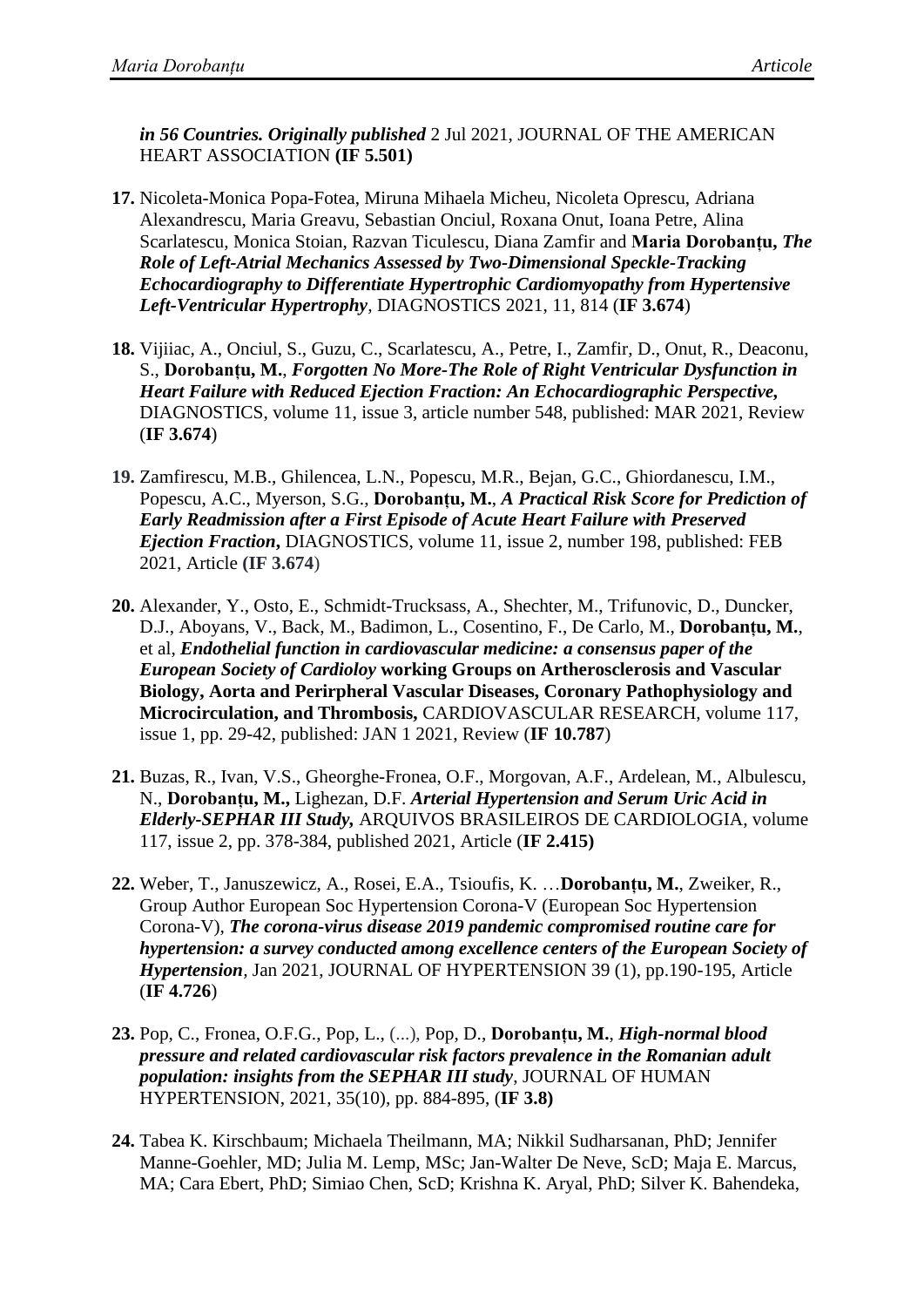PhD; Bolormaa Norov, MSc; Albertino Damasceno, PhD; **Maria Dorobanțu**, FESC; Farshad Farzadfar, MD; Nima Fattahi, MD; Mongal S. Gurung, PhD; David Guwatudde, PhD; Demetre Labadarios, MBChB; Nuno Lunet, PhD; Elham Rayzan, MD; Sahar Saeedi Moghaddam, MSc; Jacqui Webster, PhD; Justine I. Davies, MD (Res); Rifat Atun, MBBS; Sebastian Vollmer, PhD; Till Bärnighausen, MD; Lindsay M. Jaacks, PhD; Pascal Geldsetzer, ScD, *Targeting Hypertension Screening in Lowand Middle-Income Countries: A Cross Sectional Analysis of 1.2 Million Adults in 56 Countries,* J Am Heart Assoc. 2021;10:e021063. DOI: 10.1161/**JAHA**.121.021063

- **25.** Felix Teufel\*, (...), **Maria Dorobanțu**, Jennifer Manne-Goehler *Body-mass index and diabetes risk in 57 low-income and middle-income countries: a cross-sectional study of nationally representative, individual-level data in 685616 adults*, THE LANCET 2021, July 17; 398: 238-48, **(IF 77.237)**
- **26.** Group author details NCD Risk Factor Collaboration (NCD-RisC), Group author details NCD Risk Factor Collaboration (NCD-RisC) Maria LC Iurilli: Imperial College London, London, United Kingdom; **Maria Dorobanțu**: Carol Davila University of Medicine and Pharmacy, Bucharest, Romania, *Heterogeneous contributions of change in population distribution of body mass index to change in obesity and underweight,* ELIFE 2021;10:e60060 DOI: 10.7554/eLife.60060 **(IF 8.176)**
- **27.** Miruna Mihaela Micheu 1,\* Nicoleta-Monica Popa-Fotea 1, 2\*, Nicoleta Oprescu 1, Stefan Bogdan 1,2, Monica Dan 1, Alexandru Deaconu 1, 2, Lucian Dorobantu 1, 3, Oana Gheorghe-Fronea 1, 2, Maria Greavu 3, Corneliu Iorgulescu 1, Alexandru Scafa-Udriste 1,2, Razvan Ticulescu 3, Radu Gabriel Vatasescu 1, 2 and **Maria Dorobanțu** 1, 2, *Yield of Rare Variants Detected by Targeted Next-Generation Sequencing in a Cohort of Romanian Index Patients with Hypertrophic Cardiomyopathy,* DIAGNOSTICS 2020, 10, 1061; doi:10.3390/diagnostics10121061 [www.mdpi.com/journal/diagnostics,](http://www.mdpi.com/journal/diagnostics) **(IF 2.360)**
- **28.** P. [Ponikowski,](https://scholar.google.ro/citations?user=SnFK2RYAAAAJ&hl=ro&oi=sra) B.A. Kirwan, S.D. Anker, T. McDonagh, **[Maria Dorobanțu](https://www.sciencedirect.com/science/article/abs/pii/S0140673620323394#!)** at al on behalf of the AFFIRM-AHF investigators[†](https://www.sciencedirect.com/science/article/abs/pii/S0140673620323394#fn1)*Ferric carboxymaltose for iron deficiency at discharge after acute heart failure: a multicentre, double-blind, randomised, controlled trial,* THE LANCET, volume 396, Issue 10266, 12 December 2020, pp. 1895-1904 **(IF 60.392)**
- **29.** Rodriguez-Martinez, A.; Zhou, B.; Sophiea, M.K.; Bentham, J.; (...); **Maria Dorobanțu**, (...), *Height and body-mass index trajectories of school-aged children and adolescents from 1985 to 2019 in 200 countries and territories: a pooled analysis of 2181 population-based studies with 65 million participants,* LANCET, volume 396, issue 10261, pp. 1511-1524, published: NOV 7 2020 **(IF 59.345)**
- **30.** Miguel Camafort-Babkowski 1, Akintunde Adeseye 2, Antonio Coca 1, Albertino Damasceno 3, Giovanni De Simone 4, **Maria Dorobanțu 5,** Pardeep S. Jhund 6, Kazuomi Kario 7, Takahiro Komori 7, Hae young Lee 8, Patricio López-Jaramillo 9, Okechukwu Ogah 10, Sandosh Padmanabahn 6, Domingo A. Pascual-Figal 11, Wook Bum Pyun 12, Nicolás Federico Renna 13, Weimar Kunz Sebba Barroso 14, Osiris Valdez-Tiburcio 15, Fernando Stuardo Wyss-Quintana 16, *The Global Ambulatory*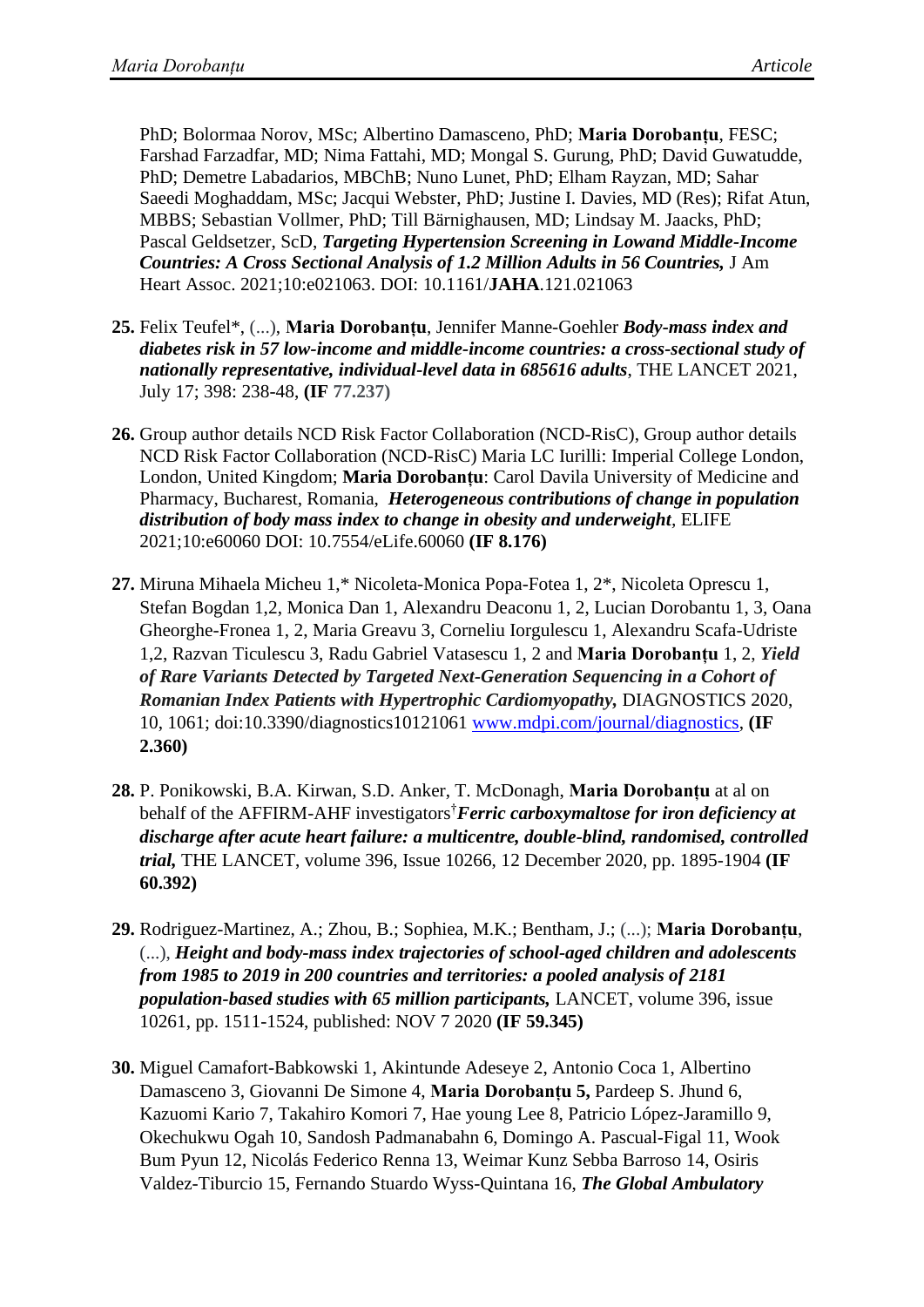*Blood Pressure Monitoring (ABPM) in Heart Failure with Preserved Ejection Fraction (HFpEF) Registry. Rationale, design and objectives,* JOURNAL OF HUMAN HYPERTENSION [https://doi.org/10.1038/s41371-020-00446-8,](https://doi.org/10.1038/s41371-020-00446-8) publised: on line 25 November 2020 (**IF 2.314)**

- **31.** Jean-Philippe Collet, Holger Thiele, Emanuele Barbato, Olivier Barthélémy, Johann Bauersachs, Deepak L. Bhatt, Paul Dendale, **Maria Dorobanțu**, Thor Edvardsen, Thierry Folliguet, (...), *2020 ESC Guidelines for the management of acute coronary syndromes in patients presenting without persistent ST-segment elevation The Task Force for the management of acute coronary syndromes in patients presenting without persistent STsegment elevation of the European Society of Cardiology (ESC),* European Heart Journal (2020) 00, 179 doi:10.1093/eurheartj/ehaa575, EUROPEAN HEART JOURNAL (2020) 00, 179 ESC, published: 29 August 2020, **(IF 22.162**)
- **32.** Viola Vaccarino, Lina Badimon, J Douglas Bremner, Edina Cenko, Judit Cubedo, **Maria Dorobanțu**, Dirk J Duncker, Akos Koller, Olivia Manfrini, Davor Milicic, et al - *Depression and coronary heart disease: 2018 position paper of the ESC working group on coronary pathophysiology and microcirculation,* EUROPEAN HEART JOURNAL (2020) 41, 1687–1696 ESC REPORT doi:10.1093/eurheartj/ehy913 **(IF 22.162)**
- **33.** Nicoleta-Monica Popa-Fotea 1,2, Cosmin Cojocaru 1, Alexandru Scafa-Udriste 1,2, Miruna Mihaela Micheu 1\* and **Maria Dorobanțu** 1,2, *The Multifaced Perspectives of Genetic Testing in Pediatric Cardiomyopathies and Channelopathies*, J. Clin. Med. 2020, 9(7)*,* 2111; https://doi.org/10.3390/jcm9072111(registering DOI), JOURNAL OF CLINICAL MEDICINE **(IF 3.303)**
- **34.** Taddei, C. (Taddei, Cristina)<sup>[1]</sup>; Zhou, B. (Zhou, Bin)<sup>[1]</sup>; Bixby, H. (Bixby, Honor)<sup>[1]</sup>; Carrillo-Larco, R.M. (Carrillo-Larco, Rodrigo M.)<sup>[1]</sup>; Danaei, G. (Danaei Goodarz)<sup>[2]</sup>; Jackson, R. (Jackson, Rod [151]; Dorobanțu, M. (Dorobanțu, Maria) [152]; *Repositioning of the global epicentre of non-optimal cholesterol,* NATURE, volume 582, issue 7810, pages 73-+, DOI: 10.1038/s41586-020-2338-1, published: JUN 4 2020 **(IF 46.486)**
- **35.** Peter R. Sinnaeve 1\*, Gregory G. Schwartz 2, Daniel M. Wojdyla 3, Marco Alings 4, Deepak L. Bhatt 5, Vera A. Bittner 6, Chern-En Chiang 7, Roger M. Correa Flores 8, Rafael Diaz 9, **Maria Dorobanțu 10**, Shaun G. Goodman 11,12, J. Wouter Jukema 13, Yong-Un Kim 14, Robert Pordy 15, Matthew T. Roe 3 , Rody G. Sy 16, Michael Szarek 17, Harvey D. White 18, Andreas M. Zeiher 19, and Ph. Gabriel Steg 20,21; *for the ODYSSEY OUTCOMES Investigators-Effect of alirocumab on cardiovascular outcomes after acute coronary syndromes according to age: an ODYSSEYOUTCOMES trial analysis*, European Heart Journal (2020) 41, 2248–2258, CLINICAL RESEARCH doi:10.1093/eurheartj/ehz809 **(IF 22.162)**
- **36.** Jacqueline A. Seiglie, Maja-Emilia Marcus, Cara Ebert, Nikolaos Prodromidis, Pascal Geldsetzer, Michaela Theilmann, Kokou Agoudavi, Glennis Andall-Brereton, Krishna K. Aryal, Brice Wilfried Bicaba, Pascal Bovet, Garry Brian, **Maria Dorobanțu**, Gladwell Gathecha, Mongal Singh Gurung, David Guwatudde, Mohamed Msaidié, Corine Houehanou, Dismand Houinato, Jutta Mari Adelin Jorgensen, Gibson B. Kagaruki, Khem B. Karki, Demetre Labadarios, Joao S. Martins, Mary T. Mayige, Roy Wong McClure, Joseph Kibachio Mwangi, Omar Mwalim, Bolormaa Norov, Sarah Quesnel-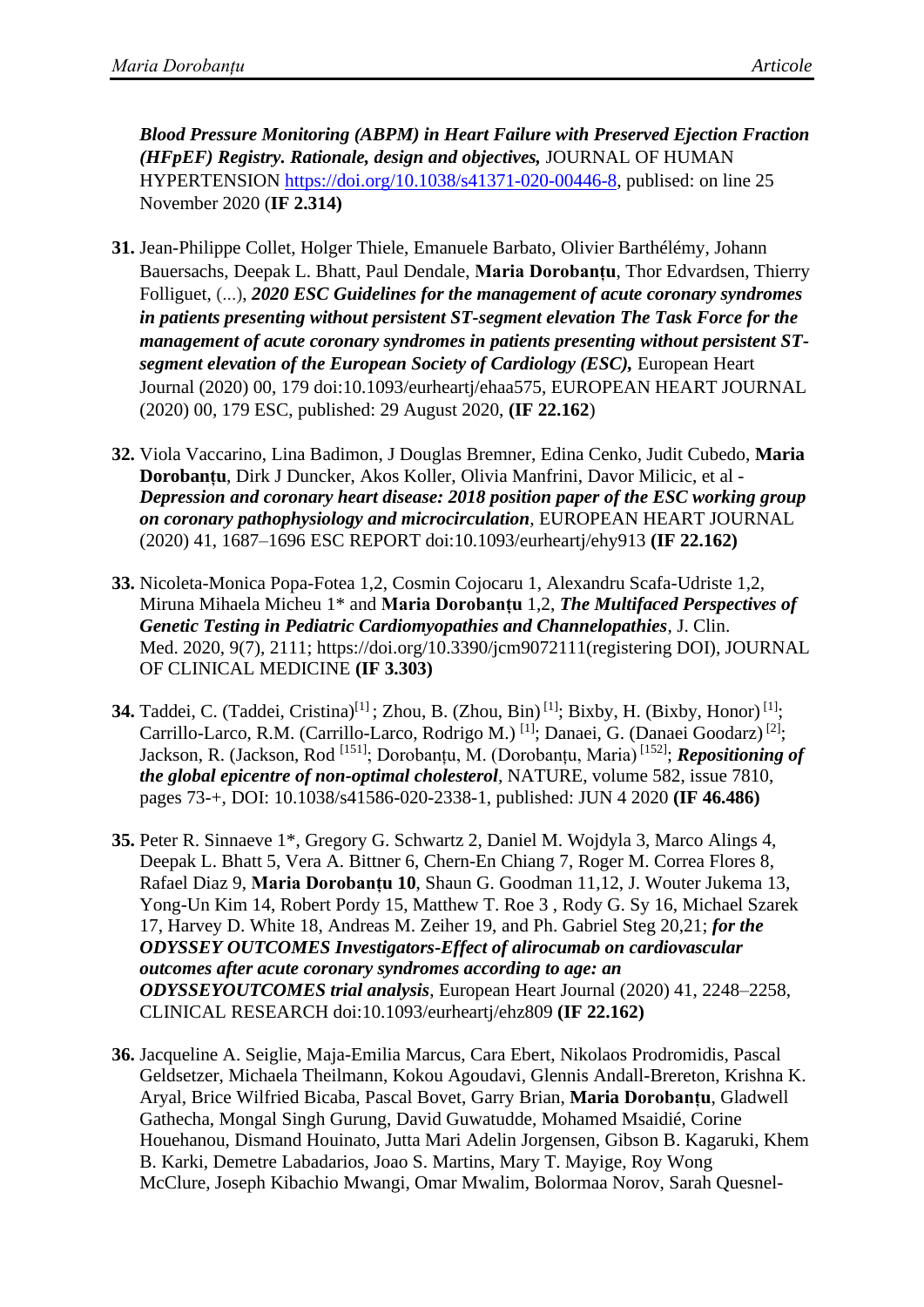Crooks, Bahendeka K. Silver, Lela Sturua, Lindiwe Tsabedze, Chea Stanford Wesseh, Andrew Stokes, Rifat Atun, Justine I. Davies, Sebastian Vollmer, Till W. Bärnighausen, Lindsay M. Jaacks, James B. Meigs, Deborah J. Wexler, Jennifer Manne-Goehler, *Diabetes Prevalence and Its Relationship With Education, Wealth, and BMI in Twenty-Nine Low- and Middle,* DIABETES CARE, volume 43, issue 4, pp. 767-775, DOI: 10.2337/dc19-1782, published: APR 2020, **(IF 13.054)**

- **37.** Nicoleta-Monica Popa-Fotea (MD)a,b, Miruna Mihaela Micheu (MD, PhD)a,\*, Sebastian Onciul (MD)a,b, Diana Zamfir (MD, PhD)a, **Maria Dorobanțu** (MD, PhD)a,b, *Combined right and left ventricular mechanical dispersion enhance the arrhythmic risk stratification in hypertrophic cardiomyopathy,* Journal of Cardiology, 76 (2020), 364–370, **(IF 2.183**)
- **38.** Bittner, VA<sup>[1]</sup>; (...); **Dorobanțu, M.** <sup>[70]</sup> et al, Group Author(s): ODYSSEY OUTCOMES Comm, *Effect of Alirocumab on Lipoprotein(a) and Cardiovascular Risk After Acute Coronary Syndrome,* JOURNAL OF THE AMERICAN COLLEGE OF CARDIOLOGY, volume 75, issue 2, pp. 133-144, DOI: 10.1016/j.jacc.2019.10.057, published: JAN 21 2020 **(IF 20.589)**
- **39. Maria Dorobanțu**\*, Nicoleta-Monica Popa-Fotea, *Controversies in Hypertension Potential benefits and harms of various arterial hypertension guidelines,* International Journal of Cardiology Hypertension, 7 (2020), 100047, <https://doi.org/10.1016/j.ijchy.2020.100047>
- **40.** NCD Risk Factor Collaboration (NCD-RisC): Honor Bixby, James Bentham, (...), **Maria Dorobanțu**, Ahmad Reza Dorosty etc., *Rising rural body-mass index is the main driver of the global obesity epidemic in adults,* NCD Risk Factor Collaboration (NCD-RisC)\*, Letter RESEARCH, 260, NATURE, vol. 569, 9 May 2019 **(factor de impact 44.959)**
- **41. M. Dorobanțu,** O. Gheorghe Fronea, *Stratégie thérapeutique non conventionnelle pour le contrôle des valeurs de la pression artérielle chez les hypertendus - 01/12/19, Nonconventional therapeutic strategy for optimal blood pressure control in hypertensive patients*, Doi:0.1016/j.banm.2019.03.026, BULLETIN DE L'ACADÉMIE NATIONALE DE MÉDECINE, vol. 203 - N° 8-9, pp. 688-696, Novembre 2019
- **42.** Piotr Ponikowski, Bridget‐Anne Kirwan, Stefan D. Anker, **Maria Dorobanțu**, Jarosław Drozdz, Vincent Fabien, Gerasimos Filippatos, Teba Haboubi, Andre Keren, Irakli Khintibidze, (...), *Rationale and design of the AFFIRM‐AHF trial: a randomised, double‐blind, placebo‐controlled trial comparing the effect of intravenous ferric carboxymaltose on hospitalisations and mortality in iron‐deficient patients admitted for acute heart failure,* First published: EUROPEAN JOURNAL OF HEART FAILURE (2019) 21, pp.1651-1658, STUDY DESIGN doi:10.1002/ejhf.1710 28, December 2019, <https://doi.org/10.1002/ejhf.1710>
- **43.** Beaney, T.[1, 2] ; Burrell, L.M. [3] ; Paval, A.; **Dorobanțu, M.**; Konradi, A.O.; et al, *MMM Investigators May Measurement Month 2018: a pragmatic global screening campaign to raise awareness of blood pressure by the International Society of Hypertension* (vol. 40, pp. 2006, 2019), EUROPEAN HEART JOURNAL**,** volume 40, issue 37, pp. 3109- 3109, DOI: 10.1093/eurheartj/ehz373, published: OCT 1 2019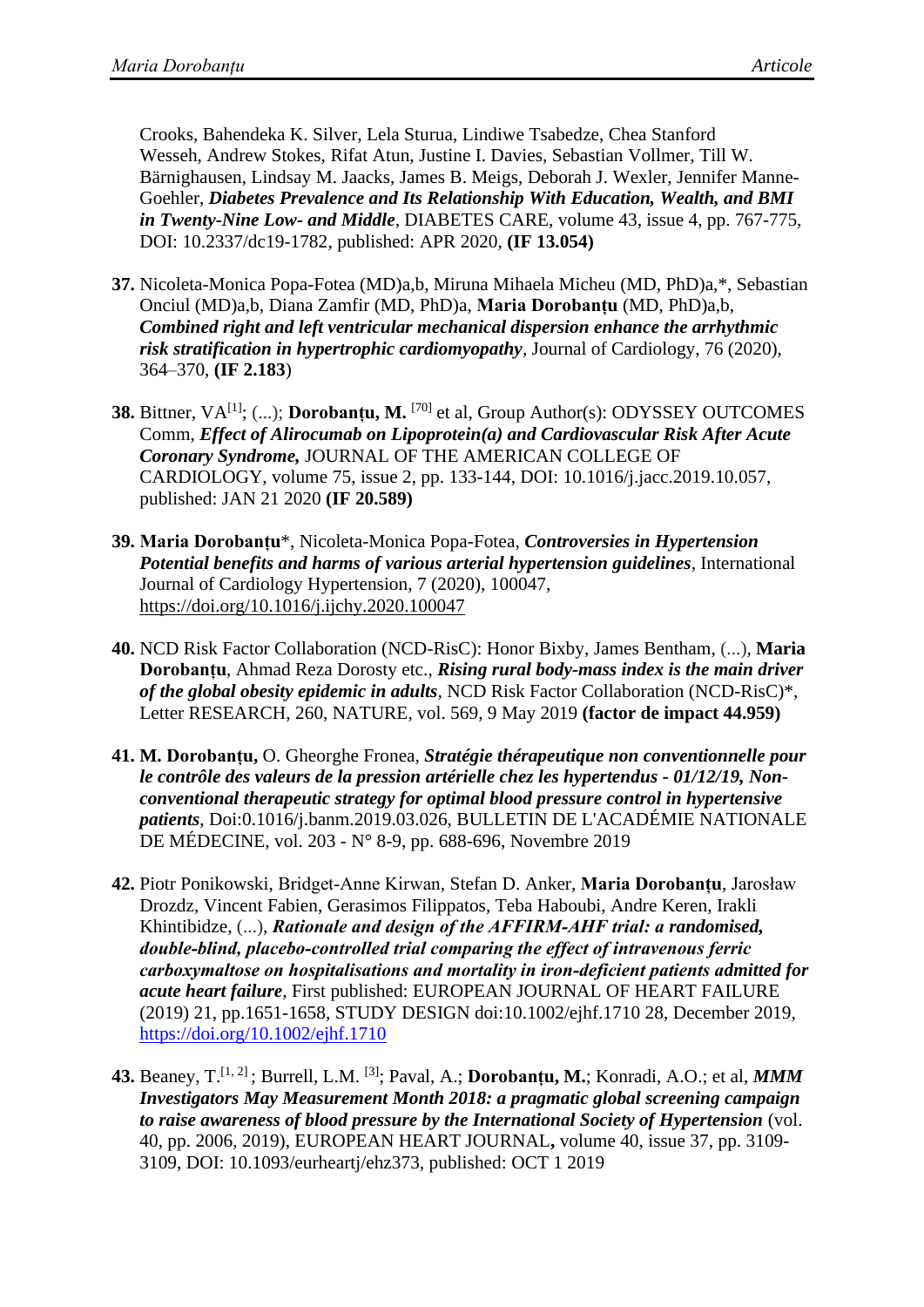- **44.** Jukema, J.W.<sup>[1]</sup>; (...); **Dorobanțu, M.**<sup>[66, 878]</sup>; (...), *Alirocumab in Patients With Polyvascular Disease and Recent Acute Coronary Syndrome ODYSSEY OUTCOMES Trial,* Group Author(s): ODYSSEY OUTCOMES Comm Investigator, View Web of Science Researcher ID and ORCID, JOURNAL OF THE AMERICAN COLLEGE OF CARDIOLOGY, volume 74, issue 9, pp. 1167-1176, DOI: 10.1016/j.jacc.2019.03.013, published: SEP 3 2019, **(factor de impact 19.068)**
- **45.** Szarek, M. [1]; White, H.D. [2,66,1420]; (...); **Dorobanțu, M.** [72, 884]; (...), *Alirocumab Reduces Total Nonfatal Cardiovascular and Fatal Events,* The ODYSSEY OUTCOMES Trial, Group Author(s): ODYSSEY OUTCOMES Comm Investigator, View Web of Science ResearcherID and ORCID, JOURNAL OF THE AMERICAN COLLEGE OF CARDIOLOGY, volume 73, issue 4, pp. 387-396, DOI: 10.1016/j.jacc.2018.10.039, published: FEB 5 2019 **(factor de impact 19.068)**
- **46.** Kausik K. Ray, Helen M. Colhoun, Michael Szarek, (...) ,**Maria Dorobanțu**, *Effects of alirocumab on cardiovascular and metabolic outcomes after acute coronary syndrome in patients with or without diabetes: a prespecified analysis of the ODYSSEY*, 2019/8/1, Jurnal **The Lancet Diabetes & Endocrinology**, volumul 7, numărul 8, pp. 618-628, Editor Elsevier **(factor de impact 24.540)**
- **47.** White, H.D.<sup>[1]</sup>; Steg, P.G. <sup>[2,3]</sup>; **Dorobanțu, M.**<sup>[70, 882]</sup>; (...), Group Author(s): ODYSSEY OUTCOMES Investigators*, Effects of alirocumab on types of myocardial infarction: insights from the ODYSSEY OUTCOMES trial,* View Web of Science ResearcherID and ORCID, EUROPEAN HEART JOURNAL, volume 40, issue 33, pp. 2801-2809, DOI: 10.1093/eurheartj/ehz299, published: SEP 1 2019 **(factor de impact 24.889)**
- **48.** Beaney, T. [1,2]; **Dorobanțu, M.**; (...), *May Measurement Month 2018: a pragmatic global screening campaign to raise awareness of blood pressure by the International Society of Hypertension*, Group Author(s): MMM Investigators, View Web of Science ResearcherID and ORCID, EUROPEAN HEART JOURNAL, volume 40, issue 25, pp. 2006-2017, DOI: 10.1093/eurheartj/ehz300, published: JUL 1 2019
- **49.** Steg, P.G.<sup>[1,2]</sup>; Dorobanțu, M.<sup>[66, 878]</sup>; (...), *Effect of Alirocumab on Mortality After Acute Coronary Syndromes An Analysis of the ODYSSEY OUTCOMES Randomized Clinical Trial*, Group Author(s): ODYSSEY OUTCOMES Comm, View Web of Science ResearcherID and ORCID, **CIRCULATION,** volume 140, issue 2, pp. 103-112, DOI: 10.1161/CIRCULATIONAHA.118.038840, published: JUL 9 2019
- **50.** Viola Vaccarino, Lina Badimon, J. Douglas Bremner, Edina Cenko, Judit Cubedo, **Maria Dorobanțu**, Dirk J. Duncker, Akos Koller, Olivia Manfrini, Davor Milicic, (...), *Depression and coronary heart disease: 2018 ESC position paper of the working group of coronary pathophysiology and microcirculation developed under the auspices of the ESC Committee for Practice Guidelines,* European Heart Journal, 28 January 2019 **(factor de impact 23.425***)*
- **51.** Marco Metra, John R. Teerlink, (...), **Maria Dorobanțu** et al, **y** *Effects of Serelaxin in Patients with Acute Heart Failure,* 2019/8/22, New England Journal of Medicine, volumul 381, no. 8, pp. 716-726 (**factor de impact 70,67**)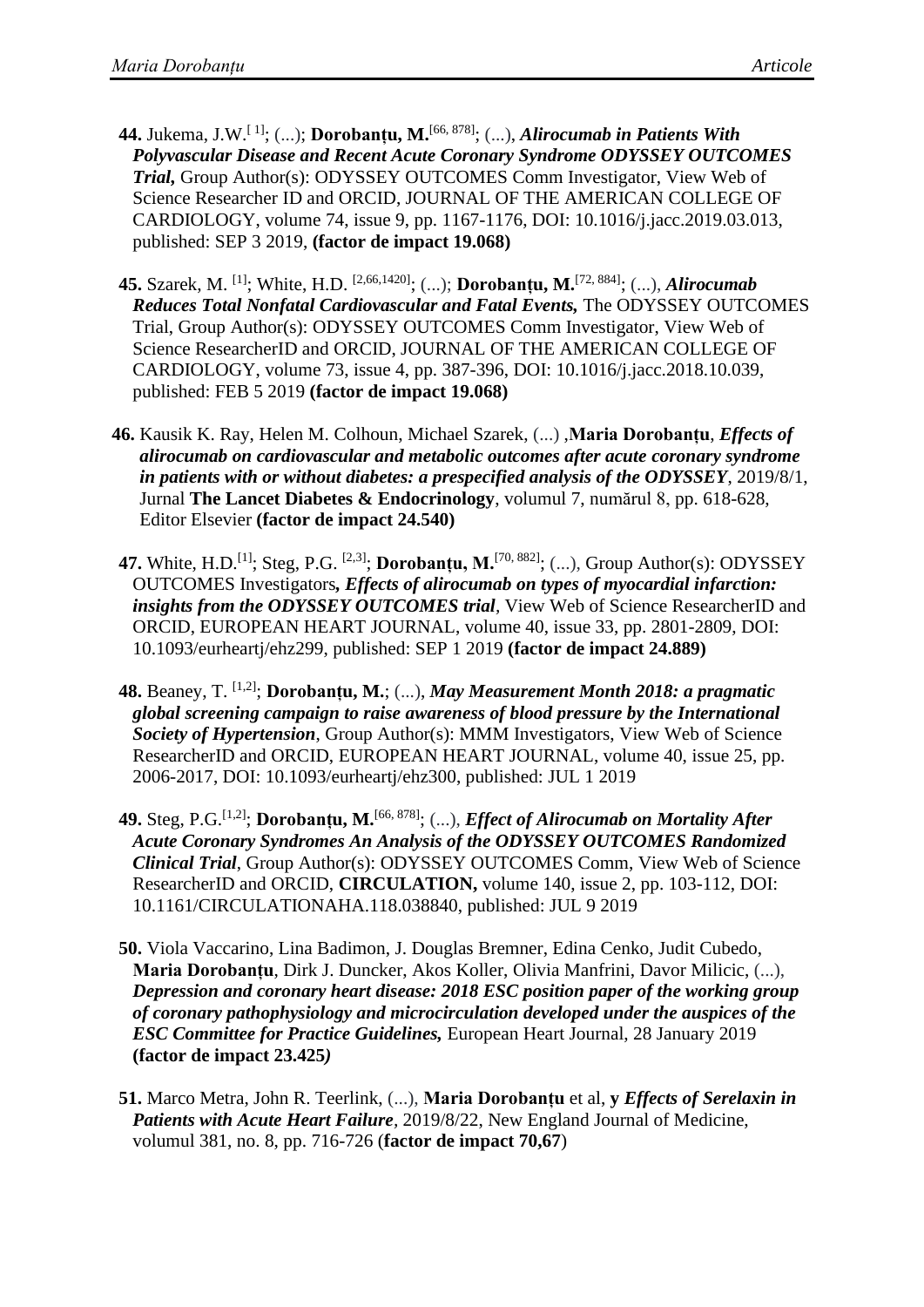- **52.** Geldsetzer, P.<sup>[1]</sup>; (...); **Dorobanțu, M.**<sup>[32]</sup>; et al, *The state of hypertension care in 44 low-income and middle-income countries: a cross-sectional study of nationally representative individual-level data from 1.1 million adults,* **LANCET,** volume 394, issue 10199, pp. 652-662, published: AUG 24 2019, (**factor de impact 59.102**)
- **53.** Petre, I.<sup>[1,2]</sup>; Onciul, S.<sup>[1,2]</sup>; Iancovici, S.<sup>[1]</sup>; Zamfir, D.<sup>[1]</sup>; Stoian, M.<sup>[1]</sup>; Scarlatescu, A.<sup>[1]</sup>; Diaconeasa, A.<sup>[1,3]</sup>; Acatrinei, C.<sup>[1]</sup>; **Dorobanțu, M.**<sup>[1,2]</sup>, *Left Atrial Strain for Predicting Atrial Fibrillation Onset in Hypertensive Patients,* HIGH BLOOD PRESSURE & CARDIOVASCULAR PREVENTION, volume 26, issue 4, pp. 331-337, AUG 2019
- **54.** Ilinca, C.<sup>[1]</sup>; Preda, M.<sup>[1]</sup>; Matei, S.<sup>[2]</sup>; Cutler, S.J.<sup>[1,3]</sup>; Tautu, O.<sup>[4]</sup>; Dorobanțu, M.<sup>[4]</sup>, *Predictors of Perceived Salt Intake and Actual Salt Intake in Romania Implications for public policy*, REVISTA DE CHIMIE, volume 70, issue 10, pp. 3622-3626, published: OCT 2019 **(factor de impact 1.605)**
- **55.** Popa-Fotea, N.M.<sup>[1]</sup>; Micheu, M.M<sup>[1]</sup>; Bataila, V.<sup>[1]</sup>; Scafa-Udriste, A.<sup>[1,2]</sup>; Dorobantu, L.<sup>[3]</sup>; Scarlatescu, A.I.<sup>[1]</sup>; Zamfir, D.<sup>[1]</sup>; Stoian, M.<sup>[1]</sup>; Onciul, S.<sup>[1,2]</sup>; Dorobanțu, M.<sup>[1,2]</sup>, *Exploring the Continuum of Hypertrophic Cardiomyopathy-From DNA to Clinical Expression*, View Web of Science ResearcherID and ORCID, MEDICINA-LITHUANIA, volume 55, issue 6, DOI: 10.3390/medicina55060299, published: JUN 2019, Review (**factor de impact 1.467**)
- **56.** *2018 ESC/ESH Guidelines for the management of arterial hypertension,* European Heart Journal, volume 39, issue 33, 1 September 2018, pp. 3021–3104, https://doi.org/10.1093/eurheartj/ehy339, published: 25 August 2018 (**factor de impact 20.213**)
- **57. Dorobanțu, M.**; Tautu, O.F.; Dimulescu, D.; Sinescu, C.; Gusbeth-Tatomir, Arsenescu-Georgescu, C.; Mitu, F.; Lighezan, D.; Pop, C.; Babes, K.; (...), *Perspectives on hypertension's prevalence, treatment and control in a high cardiovascular risk East European country: data from the SEPHAR III survey,* JOURNAL OF HYPERTENSION, volume 36, issue 3, pp. 690-700, DOI: 10.1097/HJH.0000000000001572, MAR 2018 **(IF 4.085)**
- **58.** Ezzati, M.<sup>[1]</sup>; Bentham, J.<sup>[2,3]</sup>; Di Cesare, M.<sup>[4]</sup>; Bilano, V.<sup>[3]</sup>; Bixby, H.<sup>[3]</sup>; Zhou, B.<sup>[3]</sup>; Stevens, G.A.<sup>[5]</sup>; Riley, L.M.<sup>[5]</sup>; Taddei, C.<sup>[3]</sup>; Hajifathalian, K.<sup>[6]</sup>, **Dorobanțu M.**, (...), Group Author(s): NCD-RisC, *Worldwide trends in body-mass index, underweight, overweight, and obesity from 1975 to 2016: a pooled analysis of 2416 population-based measurement studies in 128.9 million children, adolescents, and adults*, LANCET, volume 390, issue 10113, pp. 2627-2642, DOI: 10.1016/S0140-6736(17)32129-3, DEC 16 2017, **(factor de impact 41.1)**
- **59. Dorobanțu, M.**, Darabont, R., Ghiorghe, S., Arsenescu-Georgescu, C., Macarie, C., Mitu, F., Lighezan, D., Musetescu, R., Pop, C., Ardeleanu, (...), *Hypertension prevalence and control in Romania at a seven-year interval. Comparison of SEPHAR I and II surveys"*, JOURNAL OF HYPERTENSION, volume: 32, issue 1, pp. 39-47, JAN 2014 (**factor de impact 3,8**)
- **60.Maria Dorobanțu**, Oana-Florentina Tautu, Ana Fruntelata, Lucian Calmac, Gabriel Tatu-Chitoiu, Vlad Bataila, Doina Dimulescu, Elvira Craiu, Tiberiu Nanea, Albert Istvan,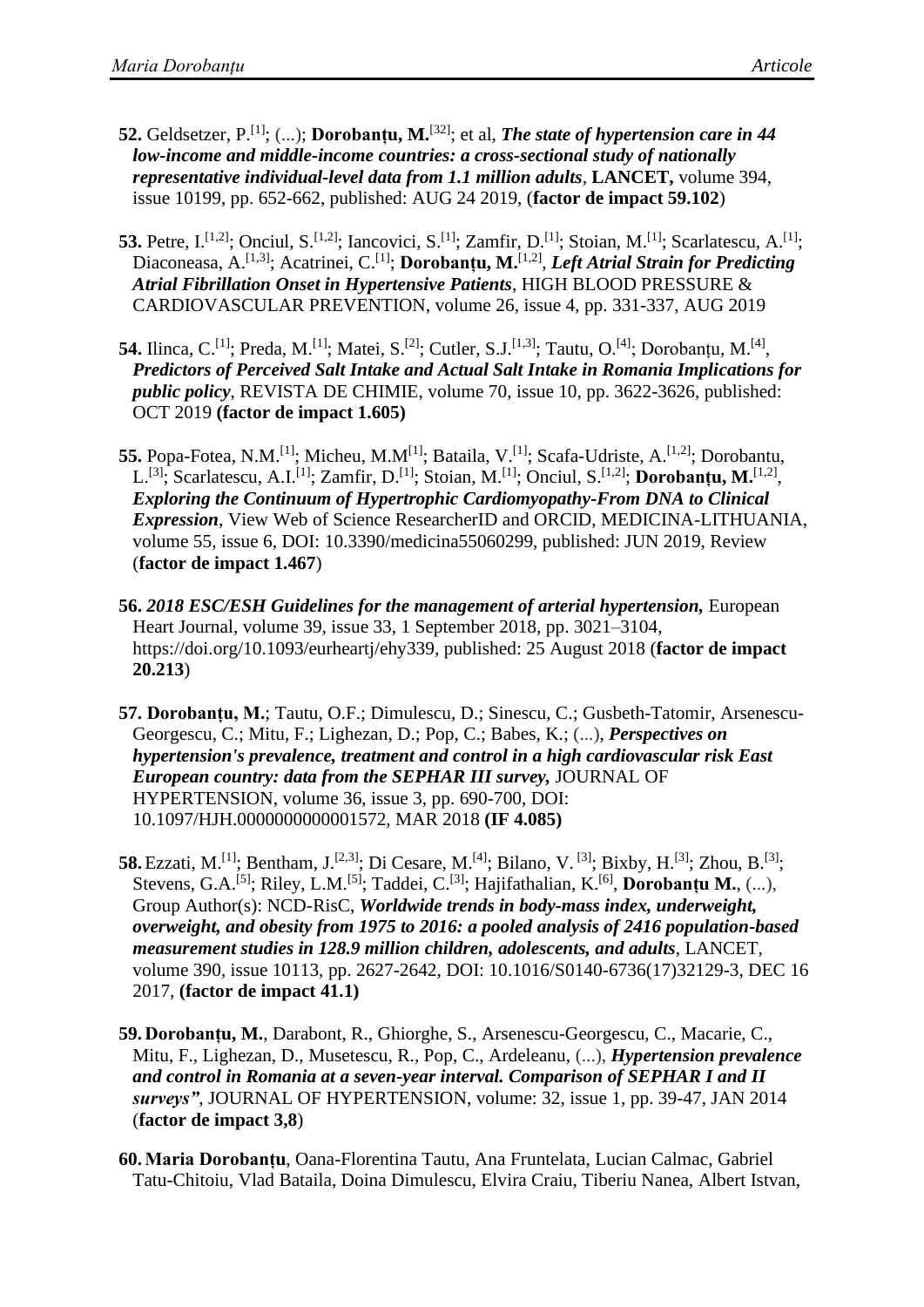Katalin Babes7, Cezar Macarie, Constantin Militaru, Edina Cenko, and Olivia Manfrini *Hypertension and acute coronary syndromes in Romania: data from the ISACS-TC registry,* EUROPEAN HEART JOURNAL SUPPLEMENTS (2014), 16 (supplement A), A20-A27 doi:10.1093/eurheartj/sut006, **(impact factor 14.097)**

- **61.**Teerlink J.R., Cotter G., Davison B.A., Felker G.M., Filippatos G., Greenberg B.H., Ponikowski P., Unemori E., Voors A.A., Adams K.F. Jr., **Dorobanțu M.**, Grinfeld L.R., Jondeau G., Marmor A., Masip J., Pang P.S., Werdan K., Teichman S.L., Trapani A., Bush C.A., Saini R., Schumacher C., Severin T.M., Metra M., *Serelaxin, recombinant human relaxin-2, for treatment of acute heart failure (RELAX-AHF): a randomised, placebocontrolled trial"***,** RELAXin in Acute Heart Failure (RELAX-AHF) Investigators, THE LANCET, [volume 381, issue 9860,](http://www.thelancet.com/journals/lancet/issue/vol381no9860/PIIS0140-6736(13)X6001-5) pp. 29-39, 5 January 2013, **(impact factor 39.060)**
- **62.** [Maggioni A.P.](http://www.ncbi.nlm.nih.gov/pubmed?term=Maggioni%20AP%5BAuthor%5D&cauthor=true&cauthor_uid=23999456), [Greene S.J.](http://www.ncbi.nlm.nih.gov/pubmed?term=Greene%20SJ%5BAuthor%5D&cauthor=true&cauthor_uid=23999456), [Fonarow G.C.](http://www.ncbi.nlm.nih.gov/pubmed?term=Fonarow%20GC%5BAuthor%5D&cauthor=true&cauthor_uid=23999456), [Böhm M.](http://www.ncbi.nlm.nih.gov/pubmed?term=B%C3%B6hm%20M%5BAuthor%5D&cauthor=true&cauthor_uid=23999456), [Zannad F.](http://www.ncbi.nlm.nih.gov/pubmed?term=Zannad%20F%5BAuthor%5D&cauthor=true&cauthor_uid=23999456), [Solomon S.D.](http://www.ncbi.nlm.nih.gov/pubmed?term=Solomon%20SD%5BAuthor%5D&cauthor=true&cauthor_uid=23999456), [Lewis](http://www.ncbi.nlm.nih.gov/pubmed?term=Lewis%20EF%5BAuthor%5D&cauthor=true&cauthor_uid=23999456)  [E.F.](http://www.ncbi.nlm.nih.gov/pubmed?term=Lewis%20EF%5BAuthor%5D&cauthor=true&cauthor_uid=23999456), [Baschiera F.](http://www.ncbi.nlm.nih.gov/pubmed?term=Baschiera%20F%5BAuthor%5D&cauthor=true&cauthor_uid=23999456), [Hua T.A.](http://www.ncbi.nlm.nih.gov/pubmed?term=Hua%20TA%5BAuthor%5D&cauthor=true&cauthor_uid=23999456), [Gimpelewicz C.R.](http://www.ncbi.nlm.nih.gov/pubmed?term=Gimpelewicz%20CR%5BAuthor%5D&cauthor=true&cauthor_uid=23999456), [Lesogor A.](http://www.ncbi.nlm.nih.gov/pubmed?term=Lesogor%20A%5BAuthor%5D&cauthor=true&cauthor_uid=23999456), [Gheorghiade M.](http://www.ncbi.nlm.nih.gov/pubmed?term=Gheorghiade%20M%5BAuthor%5D&cauthor=true&cauthor_uid=23999456), (...), **Dorobantu M.** et al., *Effect of aliskiren on post-discharge outcomes among diabetic and non-diabetic patients hospitalized for heart failure: insights from the ASTRONAUT trial,* EUR HEART J., 2013 Oct, 34(40):3117-27, DOI: 10.1093/eurheartj/eht342. Epub 2013 Sep 2, **(impact factor 14.097)**
- **63.Maria Dorobanțu**, Roxana Oana Darabont, Elisabeta Badila and Silviu Ghiorghe *Prevalence, awareness, treatment, and control of hypertension in Romania. Results of the SEPHAR Study,* INTERNATIONAL JOURNAL OF HYPERTENSION, volume 2010 (2010), article ID 970694, 6 pages, DOI:10.4061/2010/970694, **(impact factor 3.806)**
- **64.**Jessica L. Mega, MD; David A. Morrow, MD, MPH, FACC; Erika Ostor, MD; **Maria Dorobanțu,** MD, PhD, FACC; Frank Jiang, MD, PhD; Jie Qin, MS; Elliott M. Antman, MD, FACC, *Enoxaparin vs Unfractionated Heparin in Women Undergoing Fibrinolysis for ST-Elevation Myocardial Infarction in ExTRACT-TIMI 25*, CIRCULATION, volume 115, nr. 22, June 5, 2007, pp. 2822-2828, **(impact factor 15.202)**
- **65.** Cornelia Bala, Oana Gheorghe-Fronea, Dana Pop, Calin Pop, Bogdan Caloian, Horatiu Comsa, Corina Bozan, Claudia Matei, and **Maria Dorobanțu***, The Association Between Six Surrogate Insulin Resistance Indexes and Hypertension: A Population-Based Study,* published online: 29 Apr. 2019, [https://doi.org/10.1089/met.2018.0122,](https://doi.org/10.1089/met.2018.0122) and [Metabolic](https://www.liebertpub.com/journal/met)  [Syndrome and Related Disorders,](https://www.liebertpub.com/journal/met) **(FI 1.844)**
- **66.** Ștefania Matei, Stephen J. Cutler, Marian Preda, **Maria Dorobanțu**, Corina Ilinca, Oana Gheorghe-Fronea, Luminița Rădulescu, Nicoleta Oprescu, Alexandru Deaconu, Corina Zorilă, Bogdan Dorobanțu, *The Relationship Between Psychosocial Status and Hypertensive Condition, Ed Springer,* Current Hypertension Reports (2018) 20:102*,* <https://doi.org/10.1007/s11906-018-0902> **(impact factor 3.234)**
- **67.** Miruna Mihaela Micheu 1, Nicoleta M. Popa-Potea 1, Nicoleta Oprescu 1, **Maria Dorobanțu** 1,2, Attila Cristian Ratiu 3, Alexandru Al. Ecovoiu 3, *NGS data validated by Sanger sequencing reveal a puzzling small deletion of MYBPC3 gene associated with hypertrophic cardiomyopathy*, ROMANIAN BIOTECHNOLOGICAL LETTERS, volume 24, issue 1, pp. 91-99, DOI: 10.25083/rbl/24.1/91.99, published: JAN-FEB 2019 **(impact factor 0.321)**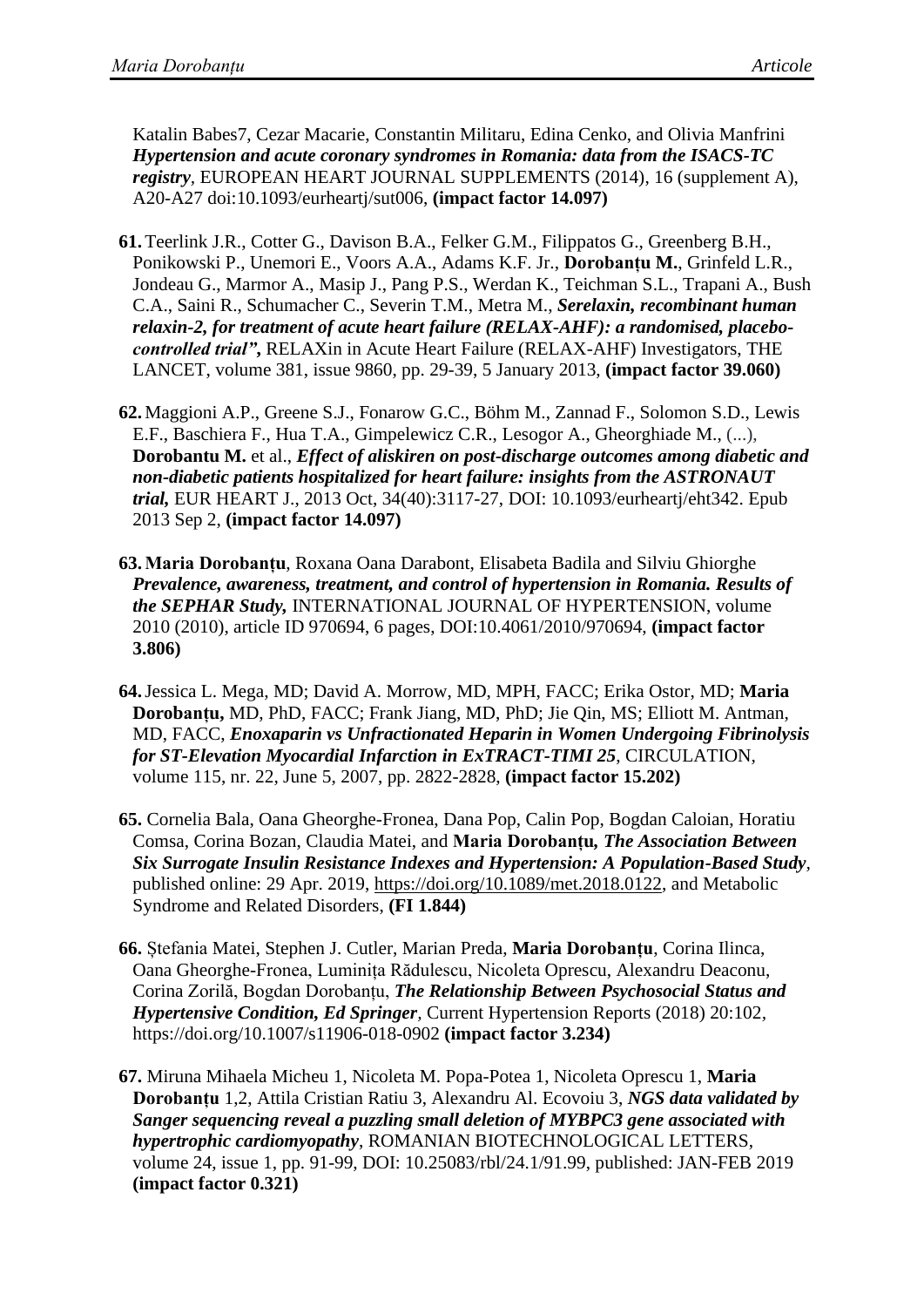- **68.** Jennifer Manne-Goehler ID1\*, Pascal Geldsetzer ID2, Kokou Agoudavi 3, Glennis AndallBrereton ID4, Krishna K. Aryal ID5, Brice Wilfried Bicaba 6 , Pascal Bovet ID7,8, Garry Brian ID9, **Maria Dorobanțu 10**, Gladwell Gathecha 11, Mongal Singh Gurung ID12, David Guwatudde 13, Mohamed Msaidie 14, Corine Houehanou 15, Dismand Houinato 15, Jutta Mari Adelin Jorgensen 16, Gibson B. Kagaruki 17, Khem B. Karki 5, Demetre Labadarios 18, Joao S. Martins 19, Mary T. Mayige ID17, Roy Wong McClure 20, Omar Mwalim 21, Joseph Kibachio Mwangi 11, Bolormaa Norov ID22, Sarah Quesnel-Crooks ID4 , Bahendeka K. Silver ID23, Lela Sturua 24, Lindiwe Tsabedze 25, Chea Stanford Wesseh 26, Andrew Stokes ID27, Maja Marcus ID28, Cara Ebert 28, Justine I. Davies ID29,30, Sebastian Vollmer 2,28, Rifat Atun ID2, Till W. Barnighausen ID2,31,32, Lindsay M. Jaacks ID2,33, *Health system performance for people with diabetes in 28 low- and middle-income countries: A cross-sectional study of nationally representative surveys*, PLOS Medicine, [https://doi.org/10.1371/journal.pmed.1002751,](https://doi.org/10.1371/journal.pmed.1002751) March 1 2019 **(impact factor 11.675)**
- **69.** Patricia Nicola, Elena Ardeleanu, Carmen Gadau, **Maria Dorobanțu**, Roxana Darabont, Ioan Tilea, Andreea Varga, Roxana Folescu, Alexandra Simona Zamfir, Mihaela Boanca, Liliana Strat, Teim Baaj, Daniela Gurgus, *Evaluation of Biochemical and Clinical Parameters of Hypertension with Type 2 Diabetes Mellitus,* REVISTA DE CHIMIE 69 (9), 2402-2406, **(impact factor 1.412)**
- **70.** Miruna Mihaela Micheu, Alina Ioana Scarlatescu, Alexandru Scafa-Udriste, **Maria Dorobanțu**, *The Winding Road of Cardiac Regeneration — Stem Cell Omics in the Spotlight,* Cells 2018, 7, 255; doi:10.3390/cells7120255, published: 7 December 2018 **(impact factor 4.829)**
- **71.** Lucian Calmac, Vlad Bataila, Bogdan Dragoescu, Cosmin Mihai, Alexandru Scafa Udriste, **Maria Dorobanțu**, *Microvascular (dys) Function in stable Coronary Artery Disease: Cross Talk with Epicardial Segments*, Current Pharmaceutical Design, volume 24, number 25, 2018, pp. 2900-2905, <https://doi.org/10.2174/1381612824666180702113448> **(impact factor 2.757 )**
- **72.** Roxana Buzas, Oana-Florentina Tautu, **Maria Dorobanțu**, Vlad Ivan, Daniel Lighezan, *Serum uric acid and arterial hypertension-Data from Sephar III survey*, **PLOS ONE** https://doi.org/10.1371/journal.pone.0199865 July 2, 2018 (**impact factor 2.766)**
- **73.** Gianfranco Parati, Enrico Agabiti-Rosei, George L. Bakris, Grzegorz Bilo, Giovanna Branzi, Franco Cecchi, Marzena Chrostowska, Alejandro De la Sierra, Monica Domenech, **Maria Dorobanțu**, Thays Faria, Yong Huo, Bojan Jelaković, Thomas Kahan, Alexandra Konradi, Stéphane Laurent, Nanfang Li, Kushal Madan, Giuseppe Mancia, Richard J McManus, Pietro Amedeo Modesti, Juan Eugenio Ochoa, José Andrés Octavio, Stefano Omboni, Paolo Palatini, Jeong Bae Park, Dario Pellegrini, Sabine Perl, Cristian Podoleanu, Giacomo Pucci, Josep Redon, Nicolas Renna, Moo Yong Rhee, Enrique Rodilla Sala, Ramiro Sanchez, Roland Schmieder, Davide Soranna, George Stergiou, Milos Stojanovic, Konstantinos Tsioufis, Maria Grazia Valsecchi, Franco Veglio, Gabriel Dario Waisman, Ji Guang Wang, Paulina Wijnmaalen, Antonella Zambon, Alberto Zanchetti, Yuqing Zhang, *[MASked-unconTrolled hypERtension management based on office BP or on](https://bmjopen.bmj.com/content/8/12/e021038.abstract)  [ambulatory blood pressure measurement \(MASTER\) Study: a randomised controlled](https://bmjopen.bmj.com/content/8/12/e021038.abstract)  trial protocol*, BMJ OPEN, volume 8, issue 12, article number: e021038, DOI: 10.1136/bmjopen-2017-021038, published: DEC. 2018 (**impact factor 2.413**)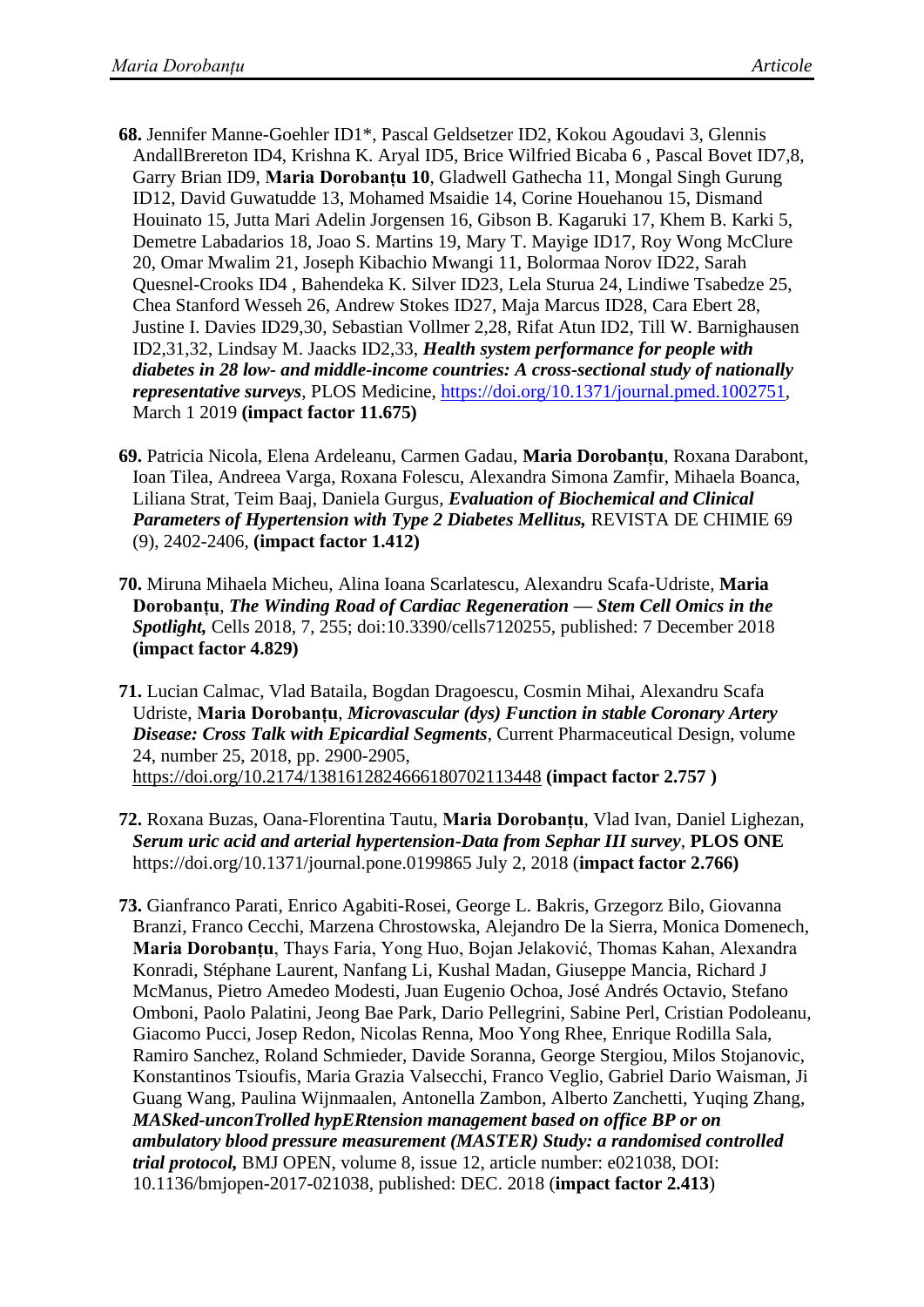- **74. Dorobanțu, Maria,** *Cardiovascular risk of the romanian adult population - data from Sephar III study,* BULLETIN DE L'ACADEMIE NATIONALE DE MEDECINE, volume 201, issue 7-9, pp. 1395-1408, published: SEP.-DEC. 2017 **(impact factor 0.031)**
- **75.** Dimitrie Siriopol, Adrian Covic, Radu Iliescu, Mehmet Kanbay, Oana Tautu, Luminita Radulescu, Ovidiu Mitu, Delia Salaru, **Maria Dorobanțu**, *Arterial stiffness mediates the effect of salt intake on systolic blood pressure*, J. Clin Hypertens, 2018; 1–8 DOI: 10.1111/jch.13399 **(impact factor 2.629)**
- **76.** Zhou, B.<sup>[1]</sup>; Bentham, J.<sup>[1,2]</sup>; Di Cesare, M.<sup>[3]</sup>; Bixby, H.<sup>[1]</sup>; Danaei, G.<sup>[4]</sup>; Hajifathalian, K.<sup>[5]</sup>; Taddei, C.<sup>[1]</sup>; Carrillo-Larco, R.M.<sup>[6]</sup>; Djalalinia, S.<sup>[7]</sup>; Khatibzadeh, S.<sup>[9]</sup>; (...); Dorobanțu, M.<sup>[132]</sup>; (...) Group Author(s): NCD Risk Factor Collaboration, *Contributions of mean and shape of blood pressure distribution to worldwide trends and variations in raised blood pressure: a pooled analysis of 1018 population-based measurement studies with 88.6 million participants***,** INTERNATIONAL JOURNAL OF EPIDEMIOLOGY, volume 47, issue 3, pp. 872-+, DOI: 10.1093/ije/dyy016, published: JUN. 2018 (**impact factor 10.177**)
- **77.** Adina Elena [Stanciu,](https://www.sciencedirect.com/science/article/pii/S1043466617303976) Radu Gabriel [Vatasescu,](https://www.sciencedirect.com/science/article/pii/S1043466617303976) Marcel Marian [Stanciu, Nafija](https://www.sciencedirect.com/science/article/pii/S1043466617303976) [Serdarevic,](https://www.sciencedirect.com/science/article/pii/S1043466617303976) **Maria [Dorobanțu](https://www.sciencedirect.com/science/article/pii/S1043466617303976)**, *The role of pro-fibrotic biomarkers in paroxysmal and persistent atrial fibrillation,* CYTOKINE, volume 103, pp. 63-68, March 2018, (**impact factor 3.488**)
- **78. Dorobanțu, M.**; Popa-Fotea, N.M.; Popa, M.; Rusu, I.; Micheu, M.M., *Pursuing meaningful end-points for stem cell therapy assessment in ischemic cardiac disease*, WORLD JOURNAL OF STEM CELLS, volume 9, issue 12, pp. 203-218, DOI: 10.4252/wjsc.v9.i12.203, published: DEC. 26 2017, (**impact factor 4.376**)
- **79.** Miruna Mihaela Micheu and **Maria Dorobanțu,** *Fifteen years of bone marrow mononuclear cell therapy in acute myocardial infarction,* World J Stem Cells, 2017 Apr. 26; 9(4): 68-76, published online 2017 Apr. 26, DOI: 10.4252/wjsc.v9.i4.68, (**impact factor 4.376**)
- **80.** Lina Badimon, Raffaele Bugiardini, Edina Cenko, Judit Cubedo, **Maria Dorobanțu**, Dirk J Duncker, Ramón Estruch, Davor Milicic, Dimitris Tousoulis, Zorana Vasiljevic, Gemma Vilahur, Cor de Wit, Akos Koller, *Position paper of the European Society of Cardiology-working group of coronary pathophysiology andmicrocirculation: obesity and heart disease*, EUROPEAN HEART JOURNAL, volume 38, issue 25, pp. 1951-1958, DOI: 10.1093/eurheartj/ehx181, published: JUL. 1 2017 (**impact factor 2016 – 20.2**)
- **81.** Oana Tautu, Cornelia Bala, Dana Pop, Calin Pop, Bogdan Caloian, Horatiu Comsa, Corina Bozan, Claudia Matei, Maria Dorobanțu, *Ability of six affordable insulin resistance indexes to predict hypertension in general population: results of a crosssectional epidemiological study*, Diabetes & Metabolism, 2017 (**impact factor 4.101**)
- **82. Maria Dorobanțu**, Stefan Bogdan, *[Unfractionated heparin or low-molecular-weight](http://www.sciencedirect.com/science/article/pii/S0167527316316023)  [heparin in the elderly](http://www.sciencedirect.com/science/article/pii/S0167527316316023)*, INTERNATIONAL JOURNAL OF CARDIOLOGY*,* volume 222, 1 november 2016, pp. 1084-1090, Article (doi: 10.1016/j.ijcard.2016.07.208. published: 2016 Aug. 2 (**impact factor 6.189**)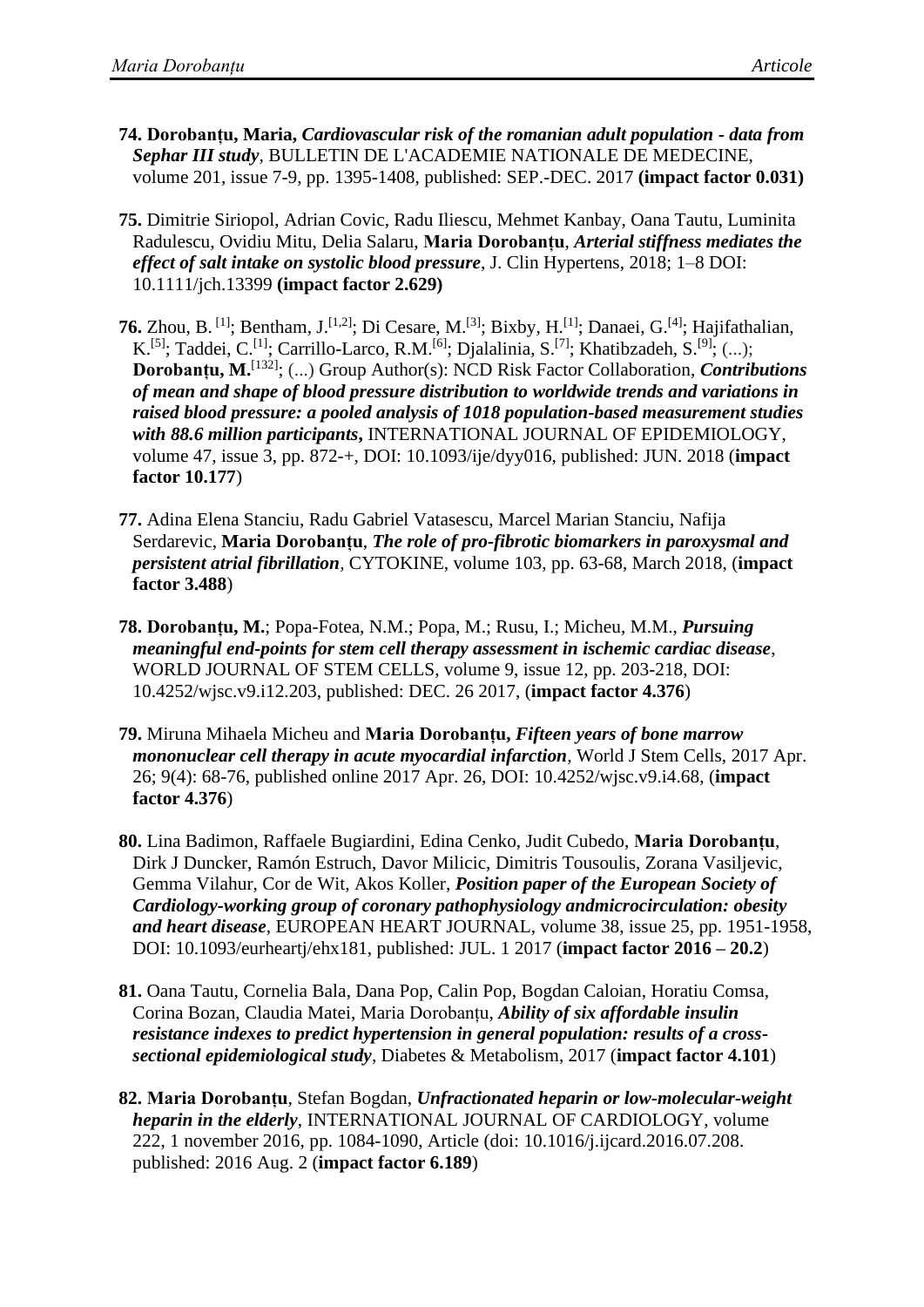- **83.** Edina Cenko, Beatrice Ricci, Sasko Kedev, Zorana Vasiljevic, **Maria Dorobanțu**, Olivija Gustiene, Božidarka Knežević, Davor Miličić, Mirza Dilic, Olivia Manfrini, Akos Koller, Lina Badimon, Raffaele Bugiardini, *Invasive versus conservative strategy in acute coronary syndromes: The paradox in women's outcomes*, INTERNATIONAL JOURNAL OF CARDIOLOGY, 2016 November 1, volume 222, pp. 1110-1115, DOI: 10.1016/j.ijcard.2016.07.211, published: 2016 Jul. 30 (**impact factor 6.189**)
- **84.** Edina Cenko, Beatrice Ricci, Sasko Kedev, Oliver Kalpak, Lucian Câlmâc, Zorana Vasiljevic, Božidarka Knežević, Mirza Dilic, Davor Miličić, Olivia Manfrini, Akos Koller, **Maria Dorobanțu**, Lina Badimon, Raffaele Bugiardin, *The no-reflow phenomenon in the young and in the elderly*, INT. J. CARDIOL., [November 1, 2016,](http://www.internationaljournalofcardiology.com/issue/S0167-5273(16)X0019-8) volume 222, pp. 1122-1128, DOI: 10.1016/j.ijcard.2016.07.209. Epub 2016 Aug. 2, (**impact factor 6.189**)
- **85.** Ricci B., Manfrini O., Cenko E., Vasiljevic Z., **Dorobanțu M.**, Kedev S, Davidovic G, Zdravkovic M, Gustiene O, Knežević B, Miličić D1, Badimon L1, Bugiardini R., *Primary percutaneous coronary intervention in octogenarians,* **INT. J. CARDIOL**., [November 1,](http://www.internationaljournalofcardiology.com/issue/S0167-5273(16)X0019-8) [2016,](http://www.internationaljournalofcardiology.com/issue/S0167-5273(16)X0019-8) volume 222, pp. 1129-1135, DOI: 10.1016/j.ijcard.2016.07.204, publishe: 2016 Aug. 2 (**impact factor 6.189**)
- **86. Maria Dorobanțu,** Sebastian Onciul, Ona Florentina Tautu, Edina Cenko *Hypertension and Ischemi Heart disease in Women*, CURRENT PHARMACEUTICAL DESIGN, Bentham Science, vol. 22, nr. 25, 2016 **(impact factor 2.611)**
- **87.** Manfrini, O., Ricci, B., Cenko, E., **Dorobanțu, M.**, Kalpak, O., Kedev, S. et al *Association between comorbidities and absence of chest pain in acute coronary syndrome with in-hospital outcome*, Group Author(s): ISACS-TC Investigators, INTERNATIONAL JOURNAL OF CARDIOLOGY, volume 217, supplement S, pp. S37- S43, published: AUG. 2016, **(impact factor 6.189)**
- **88.** Bugiardini, R.; Cenko, E. ; Ricci, B.; Vasiljevic, Z., **Dorobanțu, M.;** Kedev, S; Vavlukis, M; Kalpak, O; Puddu, PE; Gustiene, O.; (...), *Comparison of Early Versus Delayed Oral beta Blockers in Acute Coronary Syndromes and Effect on Outcomes,*  AMERICAN JOURNAL OF CARDIOLOGY, volume 117, issue 5, pp. 760-767, DOI: 10.1016/j.amjcard.2015.11.059, published: MAR. 1 2016 (**impact factor 3.398**)
- **89.** Alon Eisen, Christian T. Ruff, Eugene Braunwald, Francesco Nordio, Ramón Corbalán, Anthony Dalby, **Maria Dorobanțu**, Michele Mercuri, Hans Lanz, Howard Rutman, Stephen D. Wiviott, Elliott M. Antman, Robert P. Giugliano, *Sudden Cardiac Death in Patients With Atrial Fibrillation: Insights From the ENGAGE AF-TIMI 48 Trial,*  Journal of the American Heart Association, 2016; originally published July 8, 2016 **(IF 4.425**)
- **90.** Edina Cenko 1, Beatrice Ricci 1, Sasko Kedev 2, Zorana Vasiljevic 3, **Maria Dorobanțu 4,5**, Olivija Gustiene 6, Bozˇidarka Knezˇevic´ 7, Davor Milicˇic´ 8, Mirza Dilic 9, Dijana Trninic 10,Fraser Smith 11, Olivia Manfrini 1, Lina Badimon 12 and Raffaele Bugiardini\*, *Reperfusion therapy for ST-elevation acute myocardial infarction in Eastern Europe: the ISACS-TC registry*, European Heart Journal, Quality of Care and Clinical Outcomes (2016) 2, 45-51, DOI:10.1093/ehjqcco/qcv025 **(impact factor 15.203)**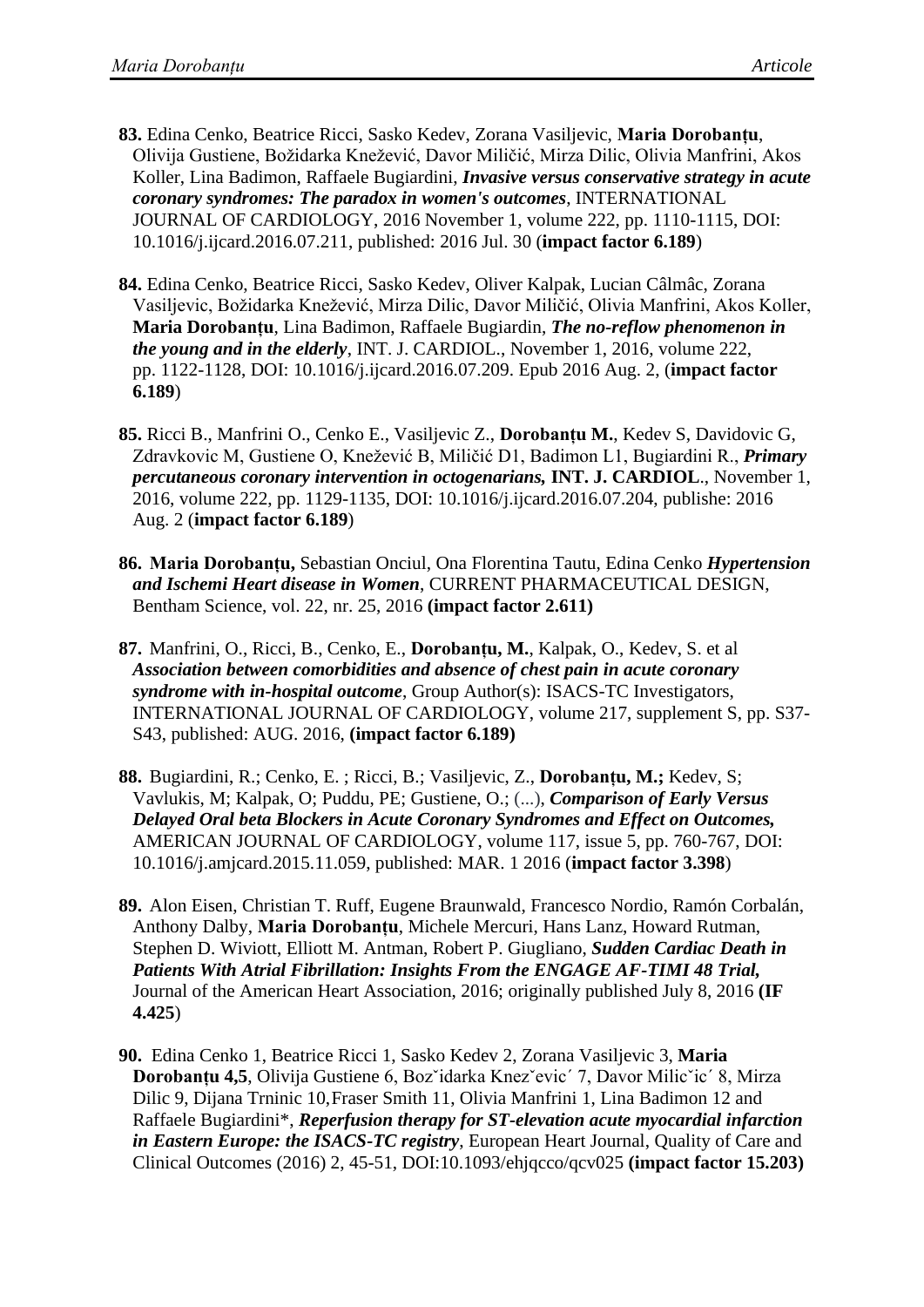- **91.**Jan Pitha, Ivana Králová Lesná, Jaroslav A. Hubáček, Alena Sekerková, Věra Lánská, Věra Adámková, **Maria Dorobanțu**, Rodica Nicolescu, Robert Steiner, Vedrana Ivić, Attila Borbely, Zoltan Papp, Sandor G. Vari, *Smoking impairs and circulating stem cells favour the protective effect of the T allele of the connexin37 gene in ischemic heart disease*–A multinational study DOI: [http://dx.doi.org/10.1016/](http://dx.doi.org/10.1016/J)**J.** ATHEROSCLEROSIS, 2015.11.007 volume 244, [January 2016](http://www.atherosclerosis-journal.com/issue/S0021-9150(15)X0011-6) (**impact factor 4.239**)
- **92.** Axel R. Pries, Lina Badimon, Raffaele Bugiardini, Paolo G. Camici, **Maria Dorobanțu**, Dirk J. Duncker, Javier Escaned, Akos Koller, Jan J. Piek, Cor de Wit, *Coronary vascular regulation, remodelling, and collateralization: mechanisms and clinical implications on behalf of the working group on coronary pathophysiology and microcirculation*, EUROPEAN HEART JOURNAL, 36(45), 3134-3146, June 2015, The Oxford University Press, DOI: [http://dx.doi.org/10.1093/eurheartj/ehv100 3134-3146,](http://dx.doi.org/10.1093/eurheartj/ehv100%203134-3146)/25, (**impact factor 15.203**)
- **93.**Raffaele Bugiardini, **Maria Dorobanțu**, Zorana Vasiljevic, Sasko Kedev, Božidarka, Knežević, Davor Miličić, Lucian Calmac, Dijana Trninic, Irfan Daullxhiu, Edina Cenko, Beatrice Ricci, Paolo Emilio Puddu, Olivia Manfrini, Akos Koller, Lina Badimon: *Unfractionated Heparin- Clopidogrel Combination in ST-Elevation Myocardial Infarction not Receiving Reperfusion Therapy*, [ATHEROSCLEROSIS,](http://www.scopus.com.ux4ll8xu6v.useaccesscontrol.com/source/sourceInfo.url?sourceId=22483&origin=recordpage) volume 241, issue 1, July 01 2015, pp. 151-156, DOI: 10.1016/j.atherosclerosis.2015.04.794, (**impact factor 3.971**)
- **94.Maria Dorobanțu**, Oana-Florentina Tautu, Roxana Darabont, Silviu Ghiorghe, Elisabeta Badila, Minca Dana, Minodora Dobreanu, Ilarie Baila, Marcin Rutkowski, Tomasz Zdrojewski, *Objectives and methodology of Romanian SEPHAR II Survey. Project for comparing the prevalence and control of cardiovascular risk factors in two East-European countries: Romania and Poland*, ARCH MED SCI 4, August / 2015, volume 11 issue 4, pp. 715-723, published 2015 (**impact factor 2.030**)
- **95.**Roxana Darabont, Oana-Florentina Tautu Md, Dana Pop Md, Ana Fruntelata, Alexandru Deaconu, Sebastian Onciul, Delia Salaru, Adolf Micoara, **Maria Dorobanțu,** *Visit-to-Visit Blood Pressure Variability and Arterial Stiffness Independently Predict Cardiovascular Risk Category In General Population. Results from SEPHAR II Study***,**  HELLENIC JOURNAL OF CARDIOLOGY,volume 56, issue 3, 1 May 2015, pp. 208- 216 (**impact factor** 1.227)
- **96.**[Tautu, O.](http://apps.webofknowledge.com.ezproxy.umf.ro/OneClickSearch.do?product=UA&search_mode=OneClickSearch&excludeEventConfig=ExcludeIfFromFullRecPage&SID=X1wYjx9gRbyyhTfgRmt&field=AU&value=Tautu%2C+O); [Chirila, S.](http://apps.webofknowledge.com.ezproxy.umf.ro/OneClickSearch.do?product=UA&search_mode=OneClickSearch&excludeEventConfig=ExcludeIfFromFullRecPage&SID=X1wYjx9gRbyyhTfgRmt&field=AU&value=Chirila%2C+S); **[Dorobanțu, M.](http://apps.webofknowledge.com.ezproxy.umf.ro/OneClickSearch.do?product=UA&search_mode=OneClickSearch&excludeEventConfig=ExcludeIfFromFullRecPage&SID=X1wYjx9gRbyyhTfgRmt&field=AU&value=Dorobantu%2C+M)**, D.04: *Young Patients With Acute St-Elevated Myocardial Infarction: How Stiff Are Their Arteries?*, JOURNAL OF HYPERTENSION volume 33, Suppl.1, pages e29, DOI:10.1097/01.hjh.0000467425.34312.ce, published: 2015-Jun., (**IF 4.437**)
- **97.**Tautu, O.; Darabont, R.; Onciul, S.; Deaconu, A.; Petre, I.; Andrei, R. D.; Dragoescu, B.; **Dorobanțu, M.**, *7C.05: Predictors Of Increased Arteriall Stiffness In Hypertensive Patients,* JOURNAL OF HYPERTENSION, volume 33, suppl. 1, pp. e97, DOI:10.1097/01.hjh.0000467612.53977.2b, published:2015-Jun., (**impact factor 4.437**)
- **98.Maria Dorobanţu**, Lucian Câlmâc, Andrada Bogdan, Vlad Bătăilă, Bogdan Drăgoescu, Andrei Radu, Mugur Marinescu, Şerban Arvanitopol, Gabriel Tatu-Chiţoiu, Rodica Niculescu, *Particularities in coronary revascularization in elderly patients presenting*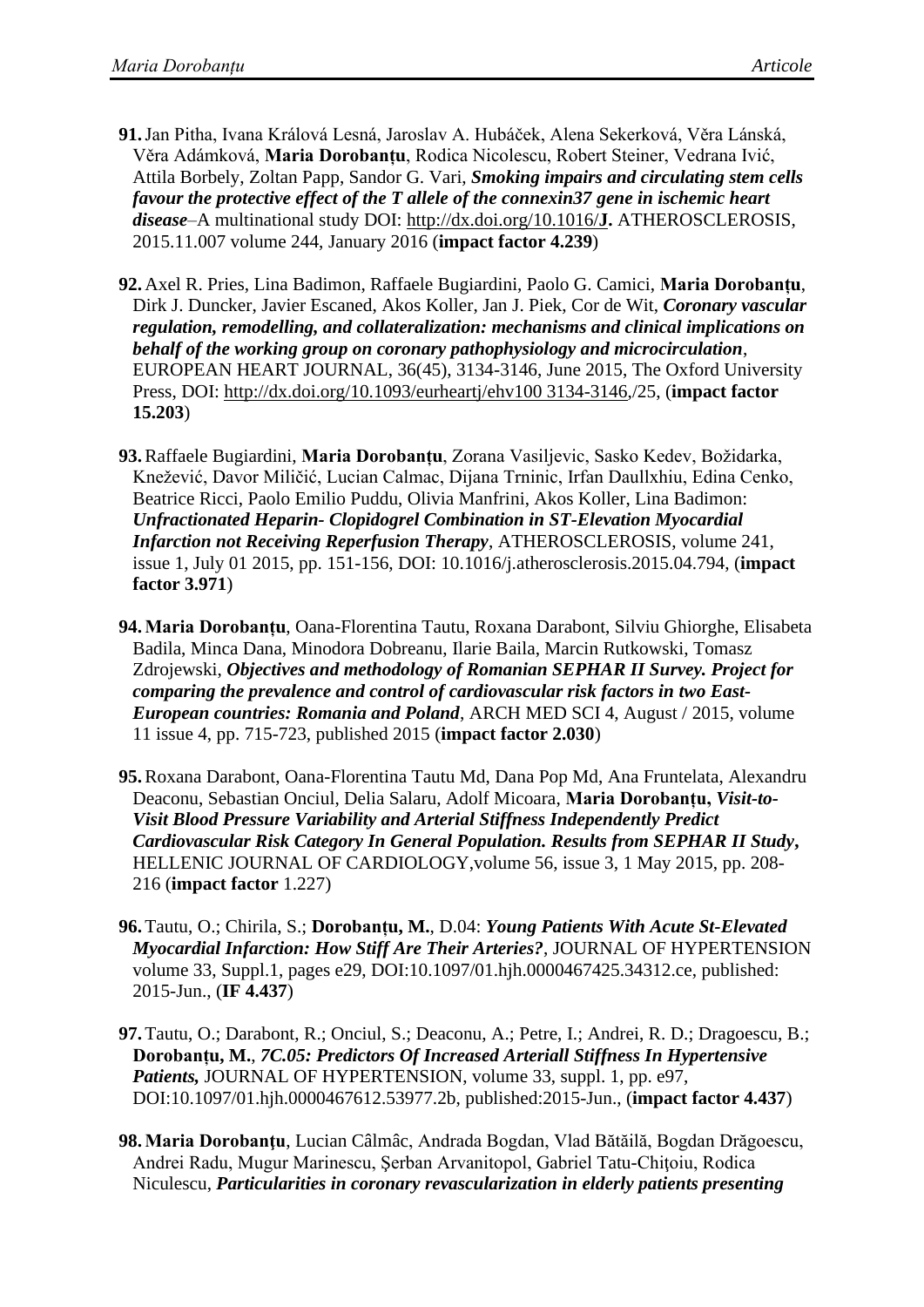*with ST segment elevation acute myocardial infarction (STEMI),* COR ET VASA 56 (2014) e342-e347, available online at [www.sciencedirect.com](http://www.sciencedirect.com/)

- **99.Maria Dorobanțu**, Oana-Florentina Tautu, Roxana Buzas, Daniel Lighezan, *Serum Uric Acid In Primary Hypertension: Cause Or Consequence? Data From Sephar II Survey*, Hypertonia &Neprologya, 2014
- **100.**Olivia Manfrini, **Maria Dorobanțu**, Zorana Vasiljevic, Sashko Kedev, Bozˇidarka Knezˇevic´, DavorMilicˇic, Mirza Dilic, DijanaTrninic, Irfan Daullxhiu, Olivija Gustiene, Beatrice Ricci, Irene Martelli, Edina Cenko, Akos Koller, Lina Badimon, and Raffaele Bugiardini, *Acute coronary syndrome in octogenarian patients: results from the international registry of acute coronary syndromes in transitional countries (ISACS-TC) registry*, EUROPEAN HEART JOURNAL SUPPLEMENTS (2014),16 (Supplement A), A87–A94, DOI:10.1093/eurheartj (**impact factor 14.097**)
- **101.**[Bugiardini, R.](http://www.scopus.com.ux4ll8xu6v.useaccesscontrol.com/authid/detail.url?authorId=26541113500&eid=2-s2.0-84892692666) [Badimon, L.,](http://www.scopus.com.ux4ll8xu6v.useaccesscontrol.com/authid/detail.url?authorId=7102141956&eid=2-s2.0-84892692666) [Manfrini, O.,](http://www.scopus.com.ux4ll8xu6v.useaccesscontrol.com/authid/detail.url?authorId=6505860414&eid=2-s2.0-84892692666) [Boytsov, S.](http://www.scopus.com.ux4ll8xu6v.useaccesscontrol.com/authid/detail.url?authorId=56580221300&eid=2-s2.0-84892692666) [Božidarka, K.,](http://www.scopus.com.ux4ll8xu6v.useaccesscontrol.com/authid/detail.url?authorId=56010522400&eid=2-s2.0-84892692666) [Daullxhiu,](http://www.scopus.com.ux4ll8xu6v.useaccesscontrol.com/authid/detail.url?authorId=26027859400&eid=2-s2.0-84892692666)  [I.,](http://www.scopus.com.ux4ll8xu6v.useaccesscontrol.com/authid/detail.url?authorId=26027859400&eid=2-s2.0-84892692666) [Dilic, M.](http://www.scopus.com.ux4ll8xu6v.useaccesscontrol.com/authid/detail.url?authorId=6602250628&eid=2-s2.0-84892692666), [Dorobanțu, M](http://www.scopus.com.ux4ll8xu6v.useaccesscontrol.com/authid/detail.url?authorId=6604055561&eid=2-s2.0-84892692666)., [Erglis, A.,](http://www.scopus.com.ux4ll8xu6v.useaccesscontrol.com/authid/detail.url?authorId=55874114700&eid=2-s2.0-84892692666) [Gafarov, V](http://www.scopus.com.ux4ll8xu6v.useaccesscontrol.com/authid/detail.url?authorId=7003714962&eid=2-s2.0-84892692666)[.](http://www.scopus.com.ux4ll8xu6v.useaccesscontrol.com/record/display.url?eid=2-s2.0-84892692666&origin=resultslist&sort=plf-f&src=s&st1=dorobantu&st2=m&nlo=1&nlr=50&nls=count-f&sid=8D67F67D2D6B9DB183A550081A9AC5B7.Vdktg6RVtMfaQJ4pNTCQ%3a113&sot=anl&sdt=aut&sl=39&s=AU-ID%28%22Doroban%c5%a3u%2c+Maria+I.%22+6604055561%29&relpos=6&relpos=6&citeCnt=0&searchTerm=AU-ID%28%5C%26quot%3BDoroban%C5%A3u%2C+Maria+I.%5C%26quot%3B+6604055561%29)<sup>c</sup>, et al, *Perspectives: Rationale and design of the ISACS-TC (International Survey of Acute Coronary Syndromes in Transitional Countries) project* (Review), EUROPEAN HEART JOURNAL SUPPLEMENTS, volume 16, issue SUPPL.A, January 2014, pp. A1-A6, (**impact factor 14.097**)
- 102. Alberto Zanchetti, LishengLiu, Giuseppe Mancia<sup>a</sup>, Gianfranco Parati<sup>a,e</sup>, Guido Grassi<sup>a,f</sup>, Marco Stramba-Badiale<sup>a</sup>, Vincenzo Silani<sup>a,b</sup>, GrzegorzBilo<sup>a</sup>, Giovanni Corrao<sup>e</sup>, AntonellaZambon<sup>e</sup>, Xinhua Zhang<sup>d</sup>, HayYanWang<sup>d</sup>, YuqingZhang<sup>c,d</sup>, XuezhongZhang<sup>c,d</sup>, Ting RuiGuan<sup>d</sup>, EivindBerge<sup>g</sup>, JosepRedon<sup>h</sup>, Krzysztof Narkiewicz<sup>i</sup>, Anna Dominiczak<sup>j</sup>, Peter Nilsson<sup>k</sup>, Margus Viigimaa<sup>l</sup>, Stephen Laurent<sup>m</sup>, Enrico Agabiti-Rosei<sup>n</sup>, Zhaosu Wu<sup>o</sup>, DingliangZhu<sup>p</sup>; José Luis Rodicio<sup>q</sup>, Luis Miguel Ruilope<sup>r</sup>, Nieves Martell<sup>s</sup>; Fernando Pinto<sup>t</sup>, Roland E. Schmieder<sup>u</sup>, Michel Burnier<sup>v</sup>, MaciejBanach<sup>w</sup>, RenataCifkova<sup>x</sup>, CsabaFarsang<sup>y</sup>, Alexandra Konradi<sup>z</sup>, Irina Lazareva<sup>aa</sup>, Yuri Sirenko<sup>ab</sup>, Maria **Dorobanțu<sup>ac</sup>**, ArmanPostadzhiyan<sup>ad</sup>, RokAccetto<sup>ae</sup>, BojanJelakovic<sup>af</sup>, DraganLovic<sup>ag</sup>, Athanasios J. Manolis<sup>ah</sup>, PhilipposStylianou<sup>ai</sup>, SerapErdine<sup>aj</sup>, DrorDicker<sup>ak</sup>, GangzhiWei<sup>al</sup>, ChengbinXu<sup>am</sup>, HenggeXie<sup>an</sup>, Antonio Coca<sup>ao</sup>, John O'Brien<sup>ap</sup>, Gary Ford<sup>aq</sup>, *Blood Pressure and LDL-Cholesterol Lowering for Prevention of Strokes and Cognitive Decline. Review of Available Trial Evidence,* JOURNAL OF HYPERTENSION, [september 2014 -](http://journals.lww.com/jhypertension/toc/2014/09000) Volume 32 - Issue 9 - p 1741-1750, ISSN: 0263-6352, eISSN: 1473- 5598, (**impact factor 4.222**)
- **103.** Alberto Zanchetti, Lisheng Liu, Giuseppe Mancia, Gianfranco Parati, Guido Grassi, Marco Stramba-Badiale, Vincenzo Silani, Grzegorz Bilo<sup>a</sup>, Giovanni Corrao<sup>e</sup>, Antonella Zambon, Xinhua Zhang, HayYan Wang, Yuqing Zhang, Xuezhong Zhang, Ting Rui Guan, Eivind Berge, Josep Redon<sup>h</sup>, Krzysztof Narkiewicz, Anna Dominiczak, Peter Nilsson, Margus Viigimaa, Stephen Laurent, Enrico Agabiti-Rosei, Zhaosu Wu<sup>o</sup>, Dingliang Zhu<sup>p</sup>; José Luis Rodicio<sup>q</sup>, Luis Miguel Ruilope<sup>r</sup>, Nieves Martell<sup>s</sup>; Fernando Pinto<sup>t</sup>, Roland E. Schmieder, Michel Burnier, Maciej Banach, Renata Cifkova, Csaba Farsang<sup>y</sup>, Alexandra Konradi<sup>z</sup>, Irina Lazareva<sup>aa</sup>, Yuri Sirenko<sup>ab</sup>, **Maria Dorobanțu**, Arman Postadzhiyan<sup>ad</sup>, Rok Accetto<sup>ae</sup>, Bojan Jelakovic<sup>af</sup>, Dragan Lovic<sup>ag</sup>, Athanasios J. Manolis<sup>ah</sup>, Philippos Stylianou<sup>ai</sup>, Serap Erdine<sup>aj</sup>, Dror Dicker<sup>ak</sup>, Gangzhi Wei<sup>al</sup>, Chengbin Xuam, Hengge Xiean, Antonio Cocaao, John O'Brienap, Gary Fordaq , *Blood Pressure and LDL-Cholesterol Targets for Prevention of Recurrent Strokes and Cognitive Decline in*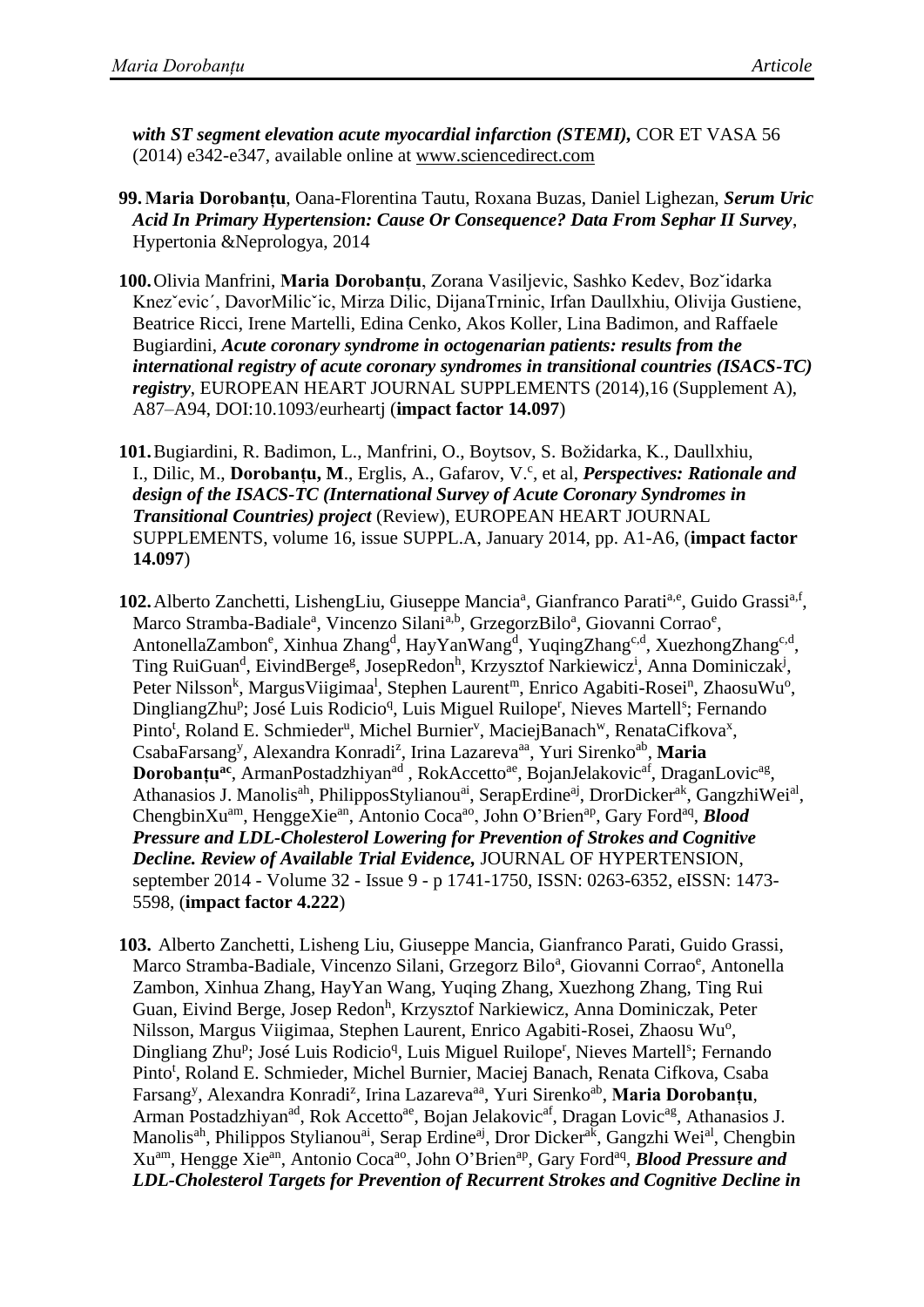*the Hypertensive Patient. Design of the European Society of Hypertension-Chinese Hypertension League Stroke in Hypertension on Optimal Treatment (ESH-CHL-SHOT) Randomized Trial***,** JH-D-14-00077R1, JOURNAL OF HYPERTENSION, volume 32, issue 9, pp. 1888-1897 published: MAR. 2016, (**impact factor 4.22**)

- **104.**Micheu, M.M.; Scafa-Udriste, A.; **Dorobanțu, M**., *Bringing cardiac stem cell therapy from bench to bedside: lessons from the past and future perspectives***,** ROMANIAN JOURNAL OF MORPHOLOGY AND EMBRYOLOGY, volume 57, issue 2, pp. 367- 372, published 2016 (**impact factor 0.744**)
- **105.**[Metra M.](http://www.ncbi.nlm.nih.gov/pubmed?term=Metra%20M%5BAuthor%5D&cauthor=true&cauthor_uid=23273292), [Cotter G.](http://www.ncbi.nlm.nih.gov/pubmed?term=Cotter%20G%5BAuthor%5D&cauthor=true&cauthor_uid=23273292), [Davison B.A.](http://www.ncbi.nlm.nih.gov/pubmed?term=Davison%20BA%5BAuthor%5D&cauthor=true&cauthor_uid=23273292), [Felker G.M.](http://www.ncbi.nlm.nih.gov/pubmed?term=Felker%20GM%5BAuthor%5D&cauthor=true&cauthor_uid=23273292), [Filippatos G.](http://www.ncbi.nlm.nih.gov/pubmed?term=Filippatos%20G%5BAuthor%5D&cauthor=true&cauthor_uid=23273292), [Greenberg](http://www.ncbi.nlm.nih.gov/pubmed?term=Greenberg%20BH%5BAuthor%5D&cauthor=true&cauthor_uid=23273292)  [B.H.](http://www.ncbi.nlm.nih.gov/pubmed?term=Greenberg%20BH%5BAuthor%5D&cauthor=true&cauthor_uid=23273292), [Ponikowski P.](http://www.ncbi.nlm.nih.gov/pubmed?term=Ponikowski%20P%5BAuthor%5D&cauthor=true&cauthor_uid=23273292), [Unemori E.](http://www.ncbi.nlm.nih.gov/pubmed?term=Unemori%20E%5BAuthor%5D&cauthor=true&cauthor_uid=23273292), [Voors A.A.](http://www.ncbi.nlm.nih.gov/pubmed?term=Voors%20AA%5BAuthor%5D&cauthor=true&cauthor_uid=23273292), [Adams K.F.](http://www.ncbi.nlm.nih.gov/pubmed?term=Adams%20KF%20Jr%5BAuthor%5D&cauthor=true&cauthor_uid=23273292) Jr., **[Dorobanțu](http://www.ncbi.nlm.nih.gov/pubmed?term=Dorobantu%20MI%5BAuthor%5D&cauthor=true&cauthor_uid=23273292) M.**, [Grinfeld](http://www.ncbi.nlm.nih.gov/pubmed?term=Grinfeld%20L%5BAuthor%5D&cauthor=true&cauthor_uid=23273292)  [L.](http://www.ncbi.nlm.nih.gov/pubmed?term=Grinfeld%20L%5BAuthor%5D&cauthor=true&cauthor_uid=23273292), [Jondeau G.](http://www.ncbi.nlm.nih.gov/pubmed?term=Jondeau%20G%5BAuthor%5D&cauthor=true&cauthor_uid=23273292), [Marmor A.](http://www.ncbi.nlm.nih.gov/pubmed?term=Marmor%20A%5BAuthor%5D&cauthor=true&cauthor_uid=23273292), [Masip J.](http://www.ncbi.nlm.nih.gov/pubmed?term=Masip%20J%5BAuthor%5D&cauthor=true&cauthor_uid=23273292), [Pang P.S.](http://www.ncbi.nlm.nih.gov/pubmed?term=Pang%20PS%5BAuthor%5D&cauthor=true&cauthor_uid=23273292), [Werdan K.](http://www.ncbi.nlm.nih.gov/pubmed?term=Werdan%20K%5BAuthor%5D&cauthor=true&cauthor_uid=23273292), [Prescott M.F.](http://www.ncbi.nlm.nih.gov/pubmed?term=Prescott%20MF%5BAuthor%5D&cauthor=true&cauthor_uid=23273292), [Edwards](http://www.ncbi.nlm.nih.gov/pubmed?term=Edwards%20C%5BAuthor%5D&cauthor=true&cauthor_uid=23273292)  [C.](http://www.ncbi.nlm.nih.gov/pubmed?term=Edwards%20C%5BAuthor%5D&cauthor=true&cauthor_uid=23273292), [Teichman S.L.](http://www.ncbi.nlm.nih.gov/pubmed?term=Teichman%20SL%5BAuthor%5D&cauthor=true&cauthor_uid=23273292), [Trapani A.](http://www.ncbi.nlm.nih.gov/pubmed?term=Trapani%20A%5BAuthor%5D&cauthor=true&cauthor_uid=23273292), [Bush C.A.](http://www.ncbi.nlm.nih.gov/pubmed?term=Bush%20CA%5BAuthor%5D&cauthor=true&cauthor_uid=23273292), [Saini R.](http://www.ncbi.nlm.nih.gov/pubmed?term=Saini%20R%5BAuthor%5D&cauthor=true&cauthor_uid=23273292), [Schumacher C.](http://www.ncbi.nlm.nih.gov/pubmed?term=Schumacher%20C%5BAuthor%5D&cauthor=true&cauthor_uid=23273292), [Severin T.](http://www.ncbi.nlm.nih.gov/pubmed?term=Severin%20T%5BAuthor%5D&cauthor=true&cauthor_uid=23273292), *Effect of serelaxin on cardiac, renal, and hepatic biomarkers in the Relaxin in Acute Heart Failure (RELAX-AHF) development program: correlation with outcomes,* [J AM COLL](http://www.ncbi.nlm.nih.gov/pubmed/23273292)  [CARDIOL,](http://www.ncbi.nlm.nih.gov/pubmed/23273292) [Teerlink JR;](http://www.ncbi.nlm.nih.gov/pubmed?term=Teerlink%20JR%5BAuthor%5D&cauthor=true&cauthor_uid=23273292) [RELAX-AHF Investigators](http://www.ncbi.nlm.nih.gov/pubmed?term=RELAX-AHF%20Investigators%5BCorporate%20Author%5D)*,* vol. 61, no. 2/2013, 196-206 (**impact factor 14.086**)
- **106.**Viigimaa, M., Talvik, A.; Wojciechowska, W.; Kawecka-Jaszcz, K. (; Toft, I. (Toft, I.); Stergiou, G.S.; Nasothimiou, E.G.; Kotsis, V.; Rosei, E.A.; Salvetti, M.; **Dorobanțu, M.**; Martell-Claros, N.; Abad-Cardiel, M.; Hernandez-Hernandez, R.; Domenech, M.; Coca, A., *Identification of the hemodynamic modulators and hemodynamic status in uncontrolled hypertensive patients*, BLOOD PRESSURE, volume 22, issue 6, pp. 362- 370, DOI: 10.3109/08037051.2013.782900, published: DEC 2013 (**IDF 1.787**)
- **107.Maria Dorobanțu**, Radu Vatasescu, *Oral anticoagulation during atrial fibrilation ablation: Facts and controversies,* COR ET VASA, April 2013, vol 55, issue 2, pp.101- 106
- **108.**[Hamon M.](http://www.ncbi.nlm.nih.gov/pubmed?term=Hamon%20M%5BAuthor%5D&cauthor=true&cauthor_uid=23339805), [Niculescu R.](http://www.ncbi.nlm.nih.gov/pubmed?term=Niculescu%20R%5BAuthor%5D&cauthor=true&cauthor_uid=23339805), [Deleanu D.](http://www.ncbi.nlm.nih.gov/pubmed?term=Deleanu%20D%5BAuthor%5D&cauthor=true&cauthor_uid=23339805), **[Dorobanțu](http://www.ncbi.nlm.nih.gov/pubmed?term=Dorobantu%20M%5BAuthor%5D&cauthor=true&cauthor_uid=23339805) M.**, [Weissman N.J.](http://www.ncbi.nlm.nih.gov/pubmed?term=Weissman%20NJ%5BAuthor%5D&cauthor=true&cauthor_uid=23339805), [Waksman R.](http://www.ncbi.nlm.nih.gov/pubmed?term=Waksman%20R%5BAuthor%5D&cauthor=true&cauthor_uid=23339805)**,**  *Clinical and angiographic experience with a third-generation drug-eluting Orsiro stent in the treatment of single de novo coronary artery lesions (BIOFLOW-I): a prospective, first-in-man study*, EUROINTERVENTION, volume 8, issue 9, pp. 1006-1011 (**impact factor 3.173**)
- **109.**Adina Elena Stanciu, Radu Gabriel Vatasescu, Marcel Marian Stanciu, Corneliu Iorgulescu, Alexandra Ioana Vasile, **Maria Dorobanțu**, *Cardiac resynchronization therapy in patients with chronic heart failure is associated with anti-inflammatory and anti-remodeling effects***,** CLINICAL BIOCHEMISTRY, 46 (2013), 230-234, issue 3 (**impact factor 2.450**)
- **110.**Viola Vaccarino, Lina Badion, Roberto Coti, Cor de Wit, **Maria Dorobanțu**, Olivia Manfrini, Akos Koller, Axel Pries, Edina Cenko and Raffaele Bugiardini, *Presentation, management and outcomes of ischemic heart disease in women,* NATURE REVIEW CARDIOLOGY, 2013, vol. 10, issue 9, pp. 508-518 (**impact factor 10.4**)
- **111.**Viola Vaccarino, Lina Badimon, Roberto Corti, Cor de Wit, **Maria Dorobanțu**, Alistair Hall, Akos Koller, Maria Marzilli, Axel Pries and Raffaele Bugiardini, *Ischaemic*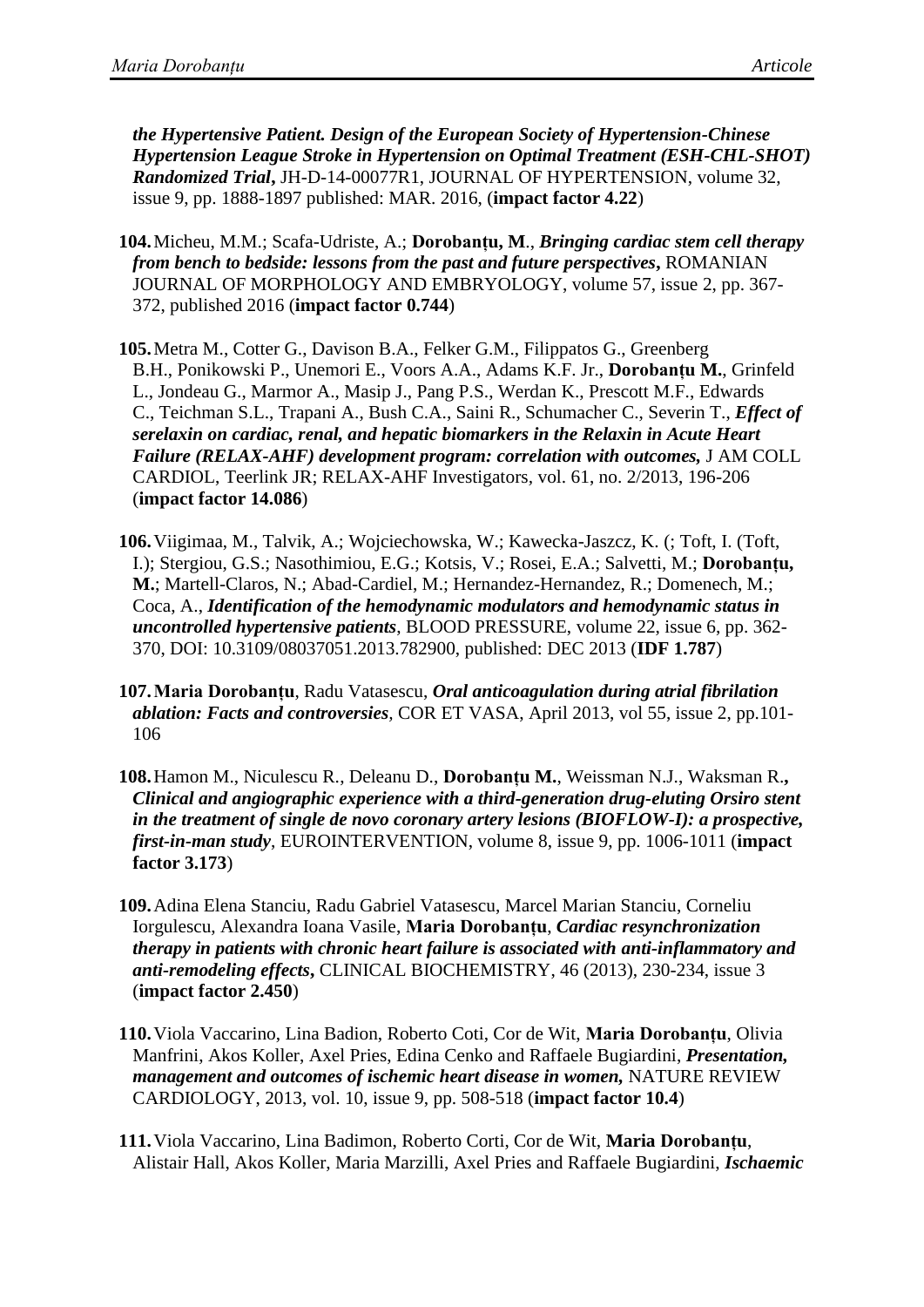*Heart disease in women: are there sex differences in pathophysiology and risk factors?*, **CARDIOVASCULAR RESEARCH 2011**, 90, 9-17 (**impact factor 5.940**)

- **112.**Stephen G. Ellis, Michal Tendera, Mark A. de Belder, (...), **Maria Dorobanțu**, (...), Elliot S. Barnathan, Eric J. Topol, *Facilitated PCI in Patients with ST-Elevation Myocardial Infarction (FINESSE)*, NEW ENGLAND JOURNAL MEDICINE (NEJM), 2008, vol. 358, nr. 2, pp. 2205-2217 (**impact factor 51.658**)
- **113.**Ovidiu Chioncel, Dragos Vinereanu, MD, Mihai Datcu, MD, Dan Dominic Ionescu, Radu Capalneanu, Ioan Brukner, **Maria Dorobanțu**, Andrew Ambrosy, Cezar Macarie, and Mihai Gheorghiade, *The Romanian Acute Heart Failure Syndromes (RO-AHFS) Registry***"**, AMERICAN HEART JOURNAL, 2011, volume 162, number 1, pp. 142-153, **(impact factor 4.497**)
- **114.Maria Dorobanţu**, G. Tatu-Chiţoiu, M. Cinteză, D. Vinereanu, C. Ginghină, MVintilă, A. Nechita, C. Sinescu, A. Fruntelată, *La Thrombolyse. Registre roumain de Bucarest. (Titre court : Thrombolyse à Bucarest),* ARCHIVES DES MALADIES DU CŒUR ET DES VAISSEAUX, tome 98, nr. 11, november 2005, pp. 1166-1170 (**impact factor 1.662**)
- **115.Maria Dorobanțu**, Ana-Gabriela Fruntelata *Acute Coronary Syndromes: Recent Developments, Healthcare Bulletin, European Cardiovascular Disease*, CLINICAL INSIGHT AND PRACTICE, SPRING EDITION 2009, pp. 8-11
- **116.**Gabriel Tatu-Chitoiu, Mircea Cinteza, **Maria Dorobanțu**, Mariana Udeanu, Olivia Manfrini, Carmine Pizzi, Marius Vintila, Dominic D. Ionescu, Elvira Craiu, Daniel Burghina, Raffaele Bugiardini, *In hospital case fatality rates for acute myocardial infarction in Romania,* **CMAJ** (Canadian Medical Association or its licensons), June 9 2009, vol. 18, nr. 12, pp. 1207-1213, (**impact factor 6.465**)
- **117.**A. Georgescu, F. Pluteanu, M. L. Flonta, E. Badila, **M. Dorobanțu**, *Nebivolol Induces a Hyperpolarizing Effect on Smooth Muscle Cells in the Mouse Renal Artery by Activation of Beta -2- Adrenoceptors*, PHARMACOLOGY 2008; 81;110-117 (**impact factor 1.603**)
- **118.**Gabriel Tatu-Chițoiu, **Maria Dorobanțu**, Cristina Teodorescu, Elvira Craiu, Marius Vintilă, Bogdan Minescu, Daniel Burghină, Sorin Stamate, Luminița Serban, Tudor Protopopescu, Monica Dan, Petre Căpraru, Manuela Guran, Oana Istrătescu, Mircea Vlădoianu, Nicoleta Caea, *Accelerated streptokinase in ST-elevation myocardial infarction – a romanian (ASK–ROMANIA) multicenter registry*, INTERNATIONAL JOURNAL OF CARDIOLOGY, vol. 122/2007**,** issue 3, pp. 216-223 (**impact factor 5.509**)
- **119.**Adriana Georgescu, Florentina Pluteanu, Maria-Luisa Flonta, Elisabeta Badila, **Maria Dorobanțu**, Doina Popov, *Protective effects of nebivolol and reversal of endothelial dysfunction in diabetes associated with hypertension,* EUROPEAN JOURNAL OF PHARMACOLOGY, vol. 570, 2007, pp.149-158 (**impact factor 2.592**)
- **120.**Mega, J.L.; Morrow, D.A.; Ostor, E.; **Dorobanțu, M.**; Qin, J.; Antman, E.M.; Braunwald, E., *Outcomes and optimal antithrombotic therapy in women undergoing*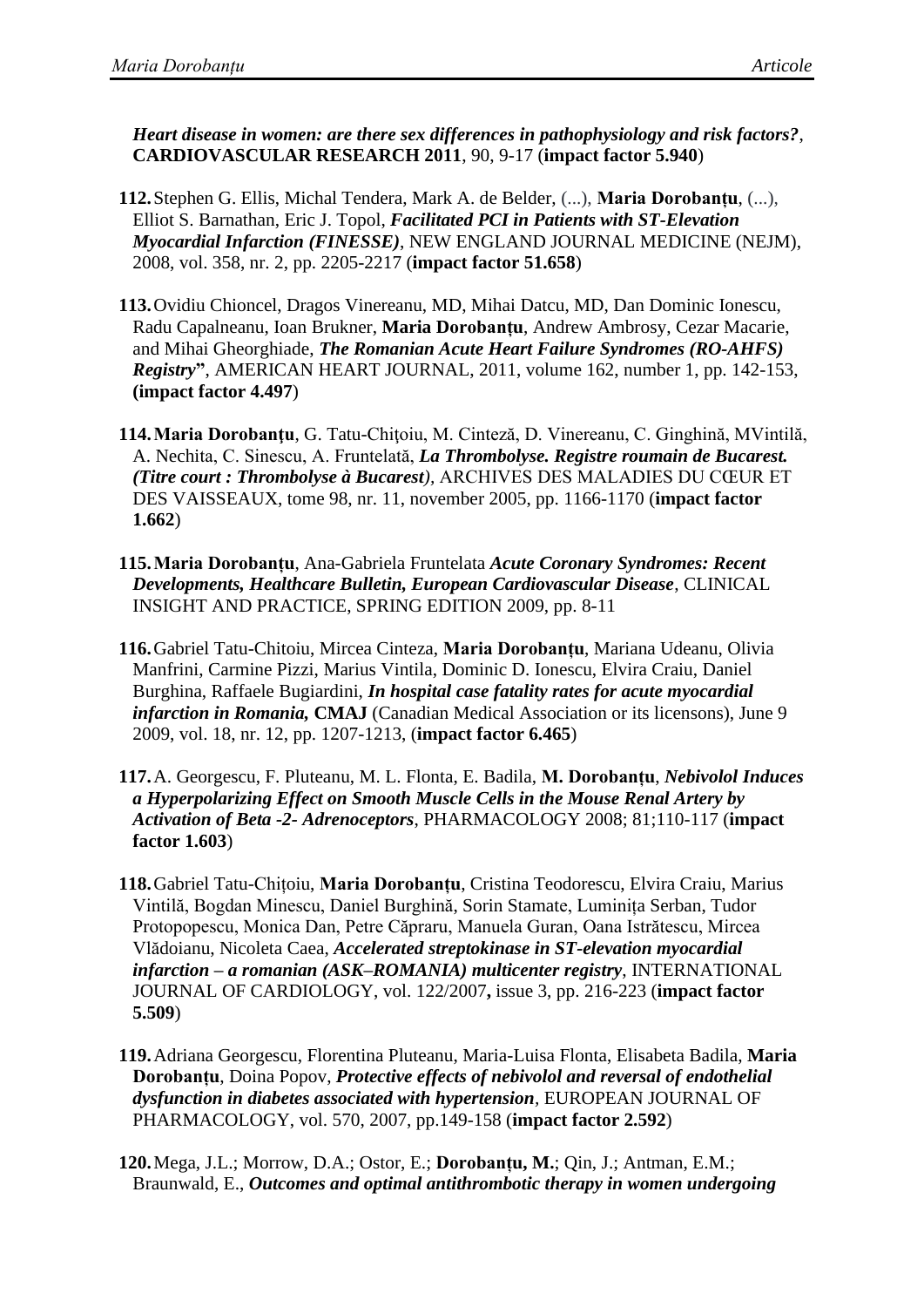*fibrinolysis for ST-elevation myocardial infarction,* CIRCULATION, volume 115, issue 22, pp. 2822-2828, DOI: 10.1161/CIRCULATIONAHA.106.679548, published: JUN. 5 (**impact factor 17.14**)

- **121.**Ferrari, R.; Chiariello, M.; Nicolosi, G.L.; Remme, W.J.; Tavazzi, L.; Rapezzi, C.; Scherillo, M.; (...); **Dorobanțu, M.** et al.*, Effects of angiotensin-converting enzyme inhibition with perindopril on left ventricular remodeling and clinical outcome - Results of the randomized Perindopril and Remodeling in Elderly with Acute Myocardial Infarction (PREAMI) study*, ARCHIVES OF INTERNAL MEDICINE, volume 166, issue 6, pp. 659-666, Published: MAR 27 2006, Accession Number: WOS:000236284100011 (**IF- 13.098**)
- **122.**Adriana Georgescu, Florentina Pluteanu, Maria-Luisa Flonta, Elisabeta Badila, **Maria Dorobanțu**, Doina Popov\*, *The cellular mechanisms involved in vasodilator effect of nebivolol on renal artery*, EUROPEAN JOURNAL OF PHARMACOLOGY, 508 (2005), 159-166 (**impact factor 2.592**)
- **123. Maria Dorobanțu**, Ana Fruntelata, Dana Constantinescu, Ileana Racoveanu, Carmen Ardeleanu, Gabriel Tatu-Chitoiu, Ileana Cristina Lazar, *Primary left heart malignant fibrous histiocytoma*, EUR. J. ECHOCARDIOGRAPHY (2005), 225-227 (**impact factor 2.394**)
- **124. Dorobanțu, M.**; Tatu-Chitoiu, G.; Cinteza, M.; Vinereanu, D.; Ginghina, C .; Vintila, M.; Nechita, A.; Sinescu, C. ; Fruntelata, A.**,** *Thrombolysis,* ARCHIVES DES MALADIES DU COEUR ET DES VAISSEAUX, volume 98, issue 11, pp. 1166-1170, published: NOV 2005 (**IF 0.34**)
- **125.** Serban Balanescu, Alexandru Dan Corlan, **Maria Dorobanțu**, Leonida Gherasim, *Prognostic value of heart rate variability after acute myocardial infarction*, MED.SCI. MONT, volume 10, issue 7, pp. CR307-CR315, published: JUL 2004 (**impact factor 1.574**)
- **126.** Gabriel Tatu-Chitoiu, Cristina Teodorescu, P. Capraru, Manuela Guran, Oana Istratescu, Monica Dan, Alexandrina Tatu-Chitoiu, Aurelia Bumbu, Valentin Chioncel, **Maria Dorobanţu**, *Accelerated streptokinase and enoxaparine in ST-segment elevation acute myocardial infarction (the ASENOX study)*, KARDIOL. POL. 60, 441-445, 2004 (cited in Antman E et al, ACC/AHA Practice Guidelines for Management of STEMI, Circulation, ref. 71, 2004).
- **127.** Hossein Pournajafi, Yasushi Tanaka, **Maria Dorobanțu**, Kozo Hashimoto, *Modulation of corticotrophin-releasing hormone receptor type 2 mRNA expression by CRH deficiency or stress in the mouse heart*, ELSEVIER, REGULATORY PEPTIDES 115, 131-138, 2003 (**IF 1.919**)

**128.** G. Tatu-Chitoiu, Cristina Teodorescu, Monica Dan, P. Capraru, Manuela Guran, Oana Istratescu, Alexandrina Tatu-Chitoiu, Aurelia Bumbu, **Maria Dorobanţu**, *Efficacy and safety of a new streptokinase regimen with Enoxaparine in acute Myocardial infarction-*JOURNAL OF THROMBOSIS AND THROMBOLYSIS, 15(3), pp.171-179, 2003 (**IF 2.119**)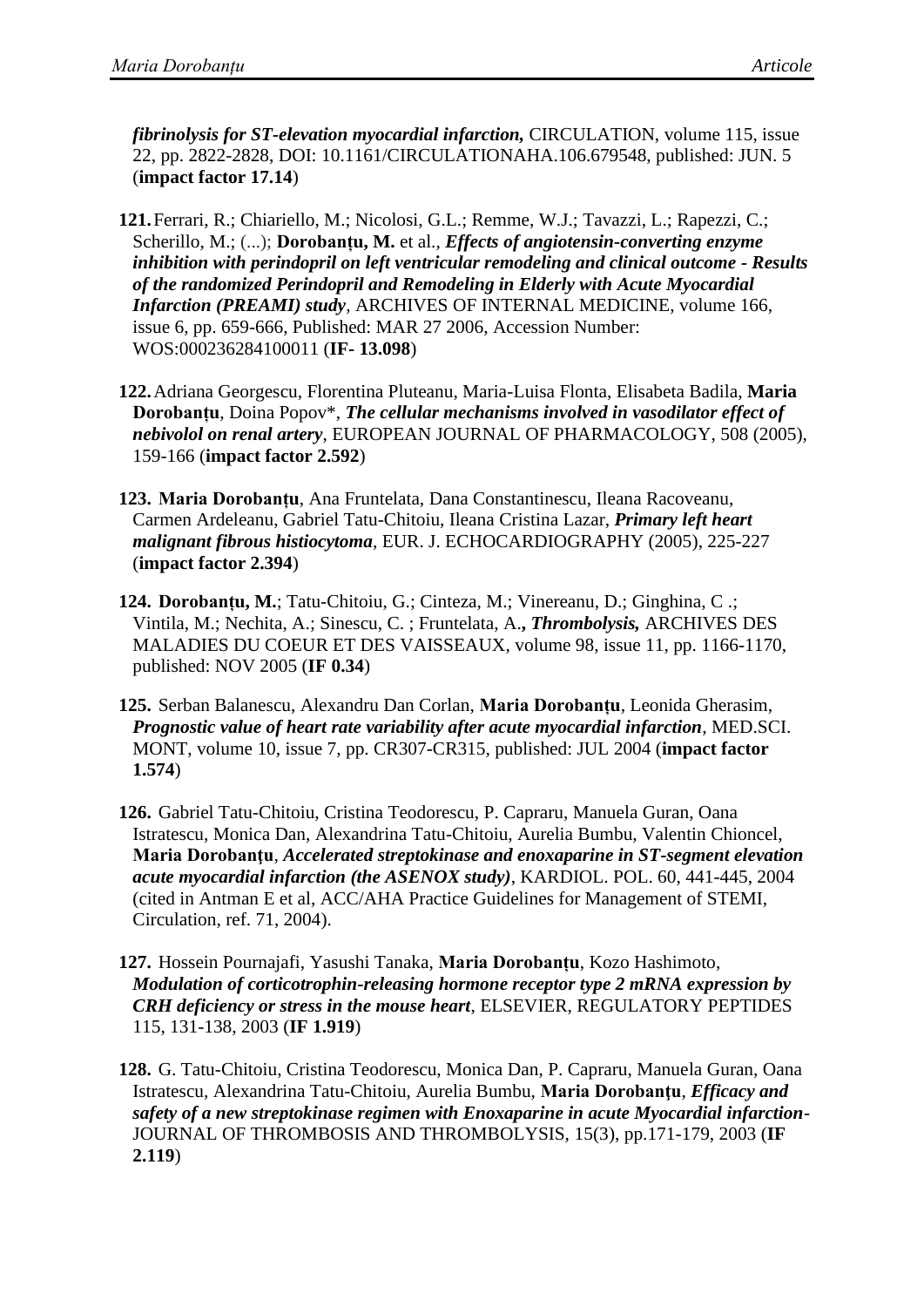- **129.Maria Dorobanțu**, J. P. Bounhoure, *Calcium Antagonists and Ventricular Fillin,*  ARCHIVES DES MALADIES DU CŒUR ET DES VAISSEAUX., 85, 11:1579-1587**,**  1992 (**IF0.34**)
- **130.** M. Galinier, S. Balanescu, J. Fourcade*,* **M. Dorobanțu***,* J.P. Albenque, P. Massabuau, J.P. Doazan, J.M. Fauvel, J.P. Bounhoure, *Prognostic Value of Arrhythmogenic Markers in Systemic Hypertension,* EUR. HEART J*.,*8, 9:1484-1491, 1997 (**IF 18.219**)
- **131.** M. Galinier, S. Balanescu, J. Fourcade, **M. Dorobanțu**, P. Massabuau, B. Dongay, P. Cabrol, J.M. Fauvel, J.P. Buonhoure, *Prognostic value of ventricular arrhythmias in hypertensive patient*, ARCHIVES DES MALADIES DU CŒUR ET DES VAISSEAUX 90, 8:1049-1053, 1997 (**IF 0.34**)
- **132.Maria Dorobanțu**, M. Galinier, *Ventricular arrhythmias in hypertension,*  Hypertension*,* vol. 39, pp. 26-32, 1997 (**IF 4.437**)
- **133.**S. Balanescu, J. Fourcade, **M. Dorobanțu**, J. P. Alenque, J. M. Fauvel, J. P. Bounhoure, *Correlations Between QT Dispersion and Ventricular Arrhithmias in Arterial Hypertension*, ARCH. MAL. COEUR, 89:987-990, 1996 (**IF- 0.34**)
- **134.**Balanescu, S.; Galinier, M.; Fourcade, J.; **Dorobanțu, M.**; Albenque, J.P.; Massabuau, P.; Fauvel, J.M.; Bounhoure, J.P., *The QT dispersion is correlated with the severity of ventricular arrhythmias in systemic hypertension*, ARCHIVES DES MALADIES DU COEUR ET DES VAISSEAUX, volume 89, issue 8, pp. 987-990, published: AUG. 1996 **(Times Cited in Web of Science Core Collection:7)** (**IF 0.34**)
- **135.Dorobanțu, M.**; Galinier, M.; Bounhoure, J.P., *Ventricular arrhythmias and hypertension*, ANNALES DE CARDIOLOGIE ET D'ANGEIOLOGIE, volume 45, issue 5, pp. 291-295, published: MAY 1996 (**IF 0.31**)
- **136.**M. Galinier, S. Balanescu, J. Fourcade, **M. Dorobanțu**, S. Boveda, P. Massabuau, P. Cabrol, B. Dongay, J.M. Fauvel, J.P. Bounhoure, *Prognostic value of ventricular arrhythmias in systemic hypertension,* J. HYPERTENS. 15(12 Pt 2):1779-83, Dec. 1997, **(IF 4.437)**

**137. Maria Dorobanțu**, M. Galinier, J. P. Bounhoure, *Ventricular Arrhythmias and Arterial Hypertensin*, ANN. CARDIOL*.,* 45 (5), pp. 249-255, 1996., **(IF 0.31)**

**138. M. Dorobanțu**, M. Galinier, *Ventricular Arrhythmias in Systemic Hypertension,* ACT. MED. INT., 6:116-119, 1996

**139. Maria Dorobanțu**, D. Dimulescu, M. Cinteza, I. Nedelcu, D. Iosifescu, D. Vinereanu, L. Gherasim, *Severe coronary manifestations during systemic vasculitis in a young woman*, ACTUALITES D'ANGEIOL. PATHOLOG. VASCUL., XIX, 7/8:135-137, 1994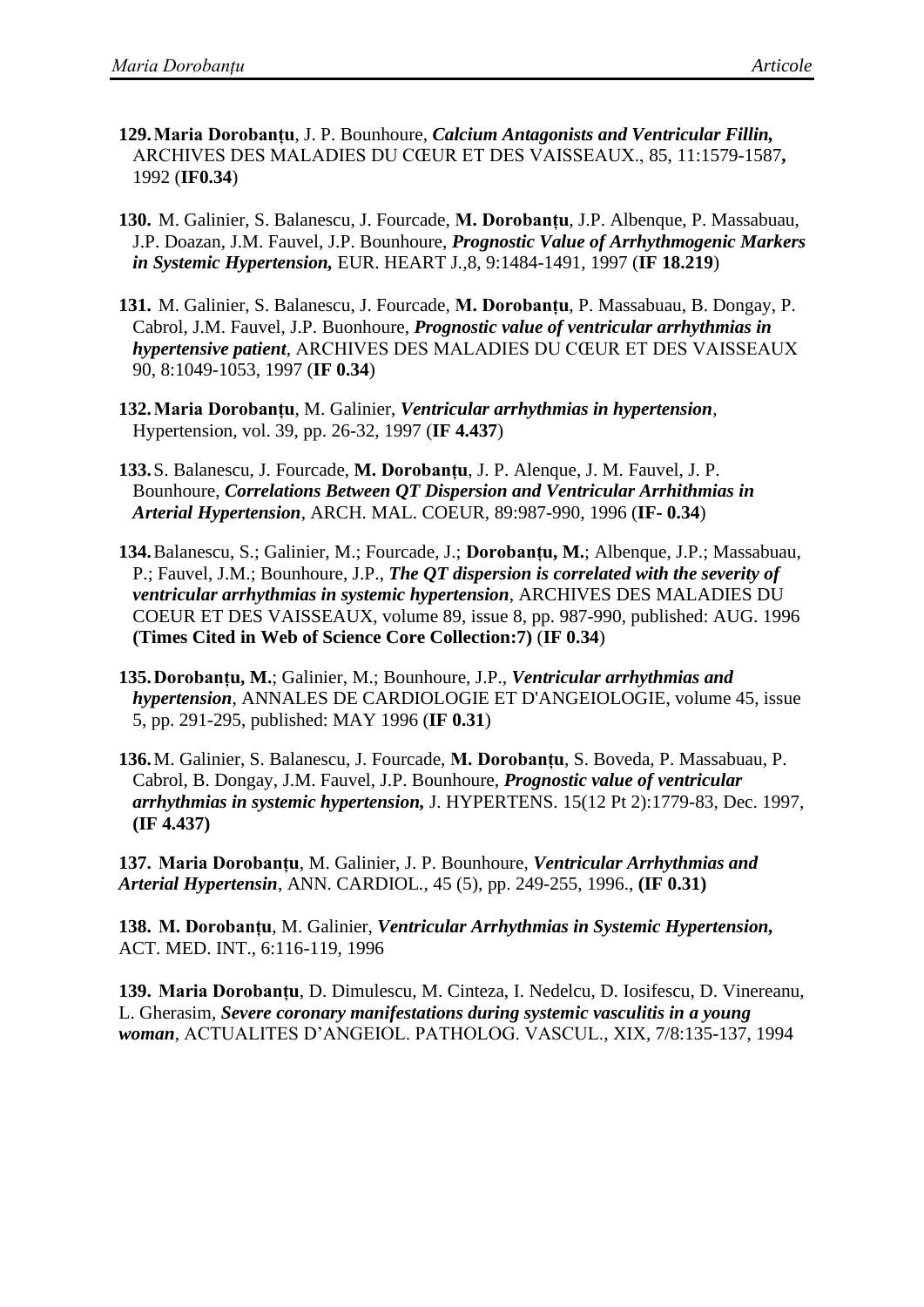## **Articole publicate în reviste indexate în baza de date pub med (selecție)**

**1.** Vlad Bataila, Lucian Calmac, Alexandru Scafa Udriste, Diana Stanciulescu, **Maria Dorobanțu**, *Optimizing anticoagulant therapy in primary PCI for STEMI – time matters?* Romanian Journal of Cardiology, vol. 30, no. 2, 2020

**2.** Nicoleta-Monica Popa-Fotea (MD)a,b, Miruna Mihaela Micheu (MD, PhD)a,\*, Sebastian Onciul (MD)a,b, Diana Zamfir (MD, PhD)a, **Maria Dorobanțu** (MD, PhD)a,b, *Combined right and left ventricular mechanical dispersion enhance the arrhythmic risk stratification in hypertrophic cardiomyopathy*, JOURNAL OF CARDIOLOGY 76 (2020), 364–370, (**IF 2.183**)

**3.** Radu-Gabriel Vatasescu, Alexandra Vasile, Corneliu Iorgulescu, Dana Constantinescu, Cristina Caldararu, Dragos Cozma, **Maria Dorobanțu**, *Left ventricle radial contraction pattern is altered by right ventricular pacing in patients with heart failure and baseline intraventricular dyssynchrony*, 2018/9/1, Romanian Journal of Cardiology, volumul 28 numărul 3

**4.** Miruna Mihaela Micheu, Oana-Maria Udrea, Mihaela Octavia , Iulia Rusu, Oana Gheorghe-Fronea Alexandru Scafa-Udriste1,3, **Maria Dorobanțu**, *The Attitude of Patients from a Romanian Tertiary Cardiology Center as Regards Participation in Biomarker-Based Clinical Trials – Survey Methodology*, Journal of Medicine and Life, vol. 11, issue 4, October-December 2018, pp. 320-327

**5.** Oana-Florentina Gheorghe-Fronea, Bogdan Dorobantu, Corina Ilinca, Stefania Matei, Marian Preda, **Maria Dorobanțu,** *Statistical Model for Prediction of Future Trend in Hypertensive Disease in Adult Poplation of Romania*, Romanian Statistical Review 2018/7/1, nr. 3

**6.** Ioana Petre, Silvia Iancovici, Sebastian Onciul, Oana Florentina Tautu, Alexandrina Nastasa, **Maria Dorobanțu**, *[Left atrial function-novel ecocardiographic markers for](https://www.romanianjournalcardiology.ro/wp-content/uploads/2018/10/RRC_art-5.pdf)  [detecting atrial fibrillation in hypertensives](https://www.romanianjournalcardiology.ro/wp-content/uploads/2018/10/RRC_art-5.pdf)*, 2018/9/1, Romanian Journal of Cardiology, volumul 28, numărul 3

**7.** A.E. Vijiiac, A.G. Nestoruc, S. Iancovici, S. Onciul, **M. Dorobanțu**, *Left atrial mural septic metastasis complicated by endogenous endophthalmitis*, 2018/9/1, Romanian Journal of Cardiology, volumul 28, numărul 3

**8.** Zamfir, Diana; Pitic, Daniela; Tamasescu, Georgiana et al. *Prognostic Value Of Right Ventricular Function Assessed By Echocardiography In Patients Presenting With a First Acute ST Elevation Myocardial Infarction Treated By Primary PCI,* MEDICAL-SURGICAL JOURNAL-REVISTA MEDICO-CHIRURGICALĂ, volume 120, issue 4, pp. 824-833 published: 2016

**9.** Nicoleta Oprescu, Miruna M. Micheu, Alina I. Scarlatescu, Gabriela Nicula, **Maria Dorobanțu**, *Assessment of myocardial perfusion with contrast enhanced echocardiography and other imagistic techniques*, Romanian Journal of Cardiology 27 (3), 2017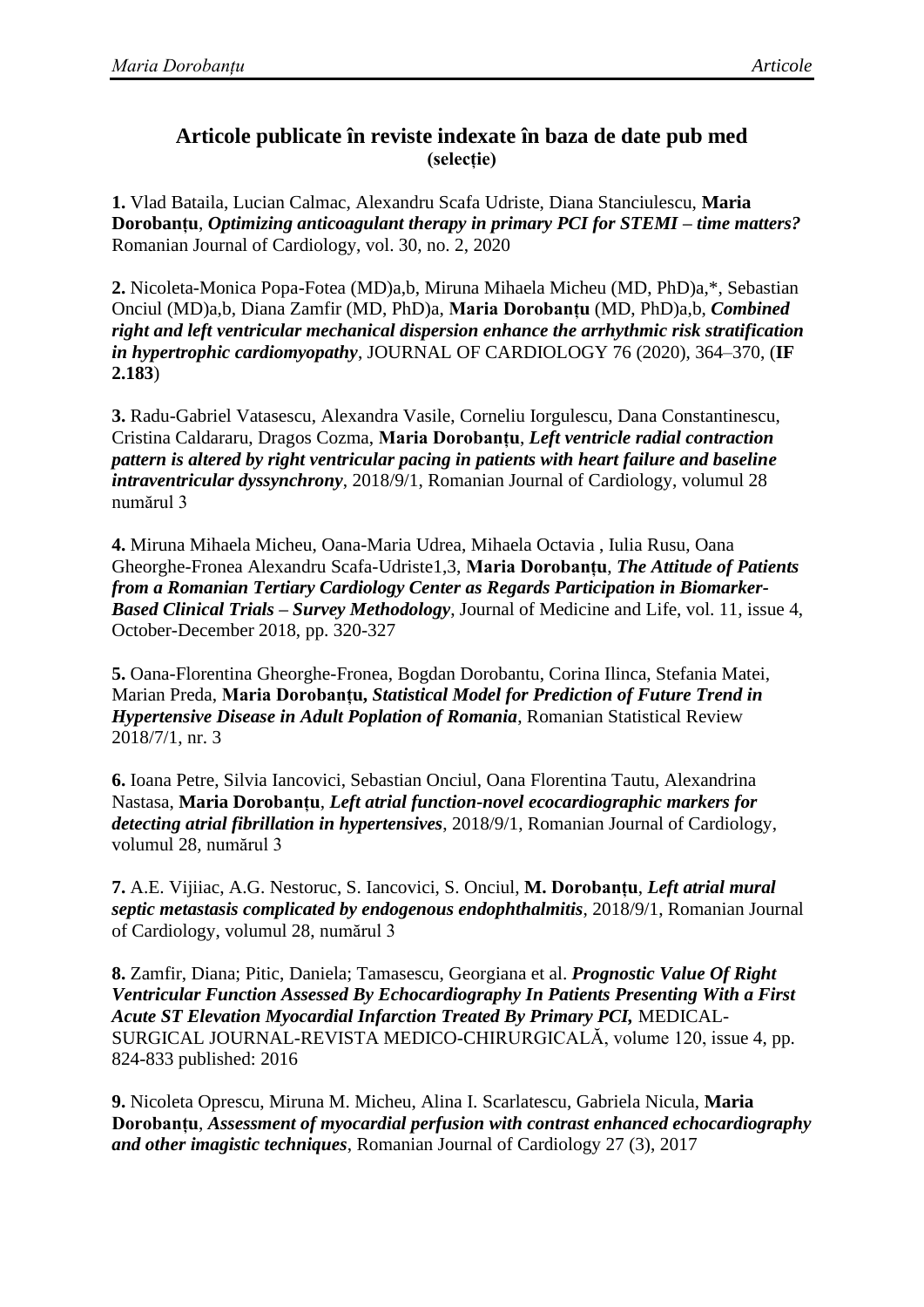**10.** Hostalek U, Koch EMW, Dalea A and **Dorobanțu M.**, *Fixed Dose Combination (FDC) of Bisoprolol and Amlodipine in Daily Clinical Practice in Romania: Adherence and Acceptance*, EC Cardiology 3.5 (2017), 196-204, received: July 21, 2017, published: August 16, 2017

**11.** Vlad Bataila, Aura Vijiiac, Lucian Calmac, **Maria Dorobanțu**, *Coronary physiology in the catheterization laboratory*, Romanian Journal of Cardiology, vol. 27, no. 4, 2017

12. Badila, E.<sup>[1,2]</sup>; Dan, G.A.<sup>[1,4]</sup>, *Pulmonary thromboembolism in an emergency hospital: Are our patients different?*, ROMANIAN JOURNAL OF INTERNAL MEDICINE, volume 55, issue 4, pp. 237-244, DOI: 10.1515/rjim-2017-0026, published: DEC 2017

**13.** Miruna Mihaela Micheu, Nicoleta Oprescu, Alina Ioana Scărlătescu, Lucian Câlmâc, Daniela Pitic, **Maria Dorobanțu**, *TRANSTEM pilot study - design, safety and results 6 months after autologous bone marrow stem cell transplant in patients with acute myocardial infarction and impaired left ventricular function*, JOURNAL OF TRANSLATIONAL MEDICINE AND RESEARCH, volum 20, nr. 4/2015, pp. 215-221

**14.** Miruna Mihaela Micheu, Oana-Maria Udrea, Nicoleta Oprescu, Alina Ioana Scarlatescu, Daniela Pitic, Lucian Calmac, **Maria Dorobanțu**, *The Psychological and Compliance Factors can Modulate the Outcome of STEMI Patients Treated by Stem Cell Therapy - A Pilot Study*, INTERNATIONAL JOURNAL OF CLINICAL CARDIOLOGY 2015, 2:059

**15. Maria Dorobanţu**, S. Onciul, Roxana Darabont, Oana Tautu, S. Ghiorghe, Maria Vasilescu, I. Manitiu, C. Pop, D. Lighezan, E. Apetrei, *Arterial Hypertension Epidemiology: Romania among the Balkan Countries – Data from SEPHAR Surveys,* MEDICINA MODERNĂ, vol. 21, no. 1:10-16, 2014

**16.** Sebastian Onciul, **Maria Dorobanţu**, *Sulodexidul în tratamentul bolii venoase cronice,*  MEDICINA INTERNĂ, Nr.3/2013, pp. 69-79

17. [Bogdan S.](http://www.ncbi.nlm.nih.gov/pubmed?term=Bogdan%20S%5BAuthor%5D&cauthor=true&cauthor_uid=23400229)<sup>1</sup>, [Seferian A.](http://www.ncbi.nlm.nih.gov/pubmed?term=Seferian%20A%5BAuthor%5D&cauthor=true&cauthor_uid=23400229), [Totoescu A.](http://www.ncbi.nlm.nih.gov/pubmed?term=Totoescu%20A%5BAuthor%5D&cauthor=true&cauthor_uid=23400229), [Dumitrache-Rujinski S.](http://www.ncbi.nlm.nih.gov/pubmed?term=Dumitrache-Rujinski%20S%5BAuthor%5D&cauthor=true&cauthor_uid=23400229), [Ceausu M.](http://www.ncbi.nlm.nih.gov/pubmed?term=Ceausu%20M%5BAuthor%5D&cauthor=true&cauthor_uid=23400229), Coman [C.](http://www.ncbi.nlm.nih.gov/pubmed?term=Coman%20C%5BAuthor%5D&cauthor=true&cauthor_uid=23400229), [Ardelean C.M.](http://www.ncbi.nlm.nih.gov/pubmed?term=Ardelean%20CM%5BAuthor%5D&cauthor=true&cauthor_uid=23400229), **[Dorobanțu M.](http://www.ncbi.nlm.nih.gov/pubmed?term=Dorobantu%20M%5BAuthor%5D&cauthor=true&cauthor_uid=23400229)**, Bogdan M., *Sildenafil Reduces Inflammation and Prevents Pulmonary Arterial Remodeling of the Monocrotaline - induced Disease in the Wistar Rats*, [MAEDICA \(Buchar\).](http://www.ncbi.nlm.nih.gov/pubmed/23400229) 2012 Jun; 7(2):109-16

**18.** Roxana ONUT, Serban BALANESCU, Dana CONSTANTINESCU, Lucian CALMAC, Mugur MARINESCU, **Maria DOROBANȚU**, *Imaging Atherosclerosis by Carotid Intimamedia Thickness in vivo: How to, Where and in Whom?*, MAEDICA A JOURNAL OF CLINICAL MEDICINE, volume 7, no.2 2012, pp. 153-162.

**19.** Miruna Micheu, Alexandrina Burlacu, **Maria Dorobanţu**, *Diferenţierea spontană a celulelor stem mezenchimale umane,* REVISTA MEDICINA MODERNĂ, volum XIX, Nr. 4/2012, pp. 178-181

**20. Maria Dorobanţu**, Roxana Darabont, S. Ghiorghe, K. Babes, Dana Pop, Daciana Toma, Maria Vasilescu, Minodora Dobreanu, Oana Tăutu, *Profile of the Romanian Hypertensive Patient Data from SEPHAR II Study,* ROMANIAN JOURNAL OF INTERNAL MEDICINE, 04/2012, 285-295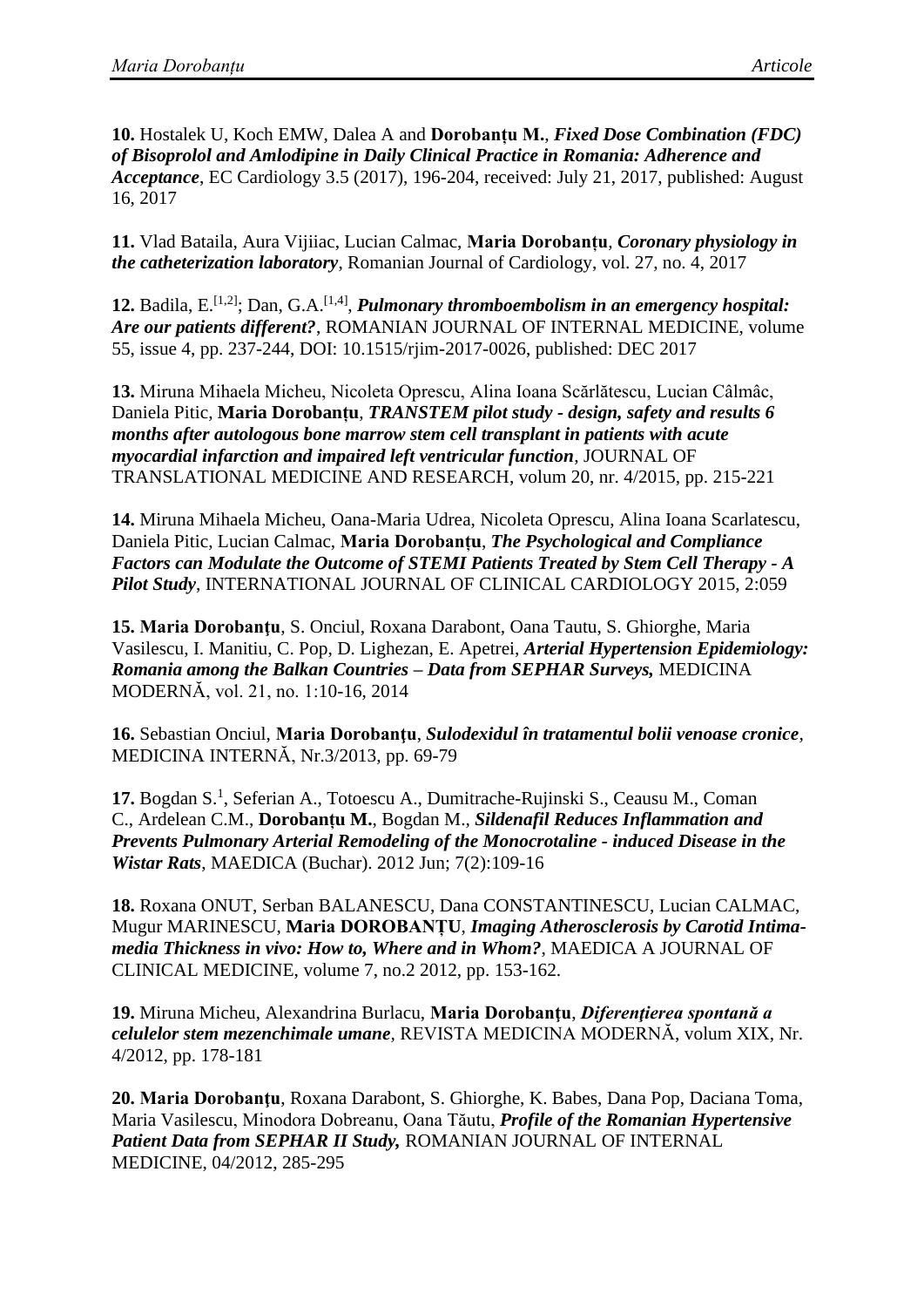**21. [Dorobanţu M.](http://www.ncbi.nlm.nih.gov/pubmed?term=Doroban%C5%A3u%20M%5BAuthor%5D&cauthor=true&cauthor_uid=23610976)**, [Darabont](http://www.ncbi.nlm.nih.gov/pubmed?term=Darabont%20R%5BAuthor%5D&cauthor=true&cauthor_uid=23610976) R., [Ghiorghe S.](http://www.ncbi.nlm.nih.gov/pubmed?term=Ghiorghe%20S%5BAuthor%5D&cauthor=true&cauthor_uid=23610976), [Babes K.](http://www.ncbi.nlm.nih.gov/pubmed?term=Babes%20K%5BAuthor%5D&cauthor=true&cauthor_uid=23610976), [Pop D.](http://www.ncbi.nlm.nih.gov/pubmed?term=Pop%20D%5BAuthor%5D&cauthor=true&cauthor_uid=23610976), [Toma D.](http://www.ncbi.nlm.nih.gov/pubmed?term=Toma%20D%5BAuthor%5D&cauthor=true&cauthor_uid=23610976), [Vasilescu](http://www.ncbi.nlm.nih.gov/pubmed?term=Vasilescu%20M%5BAuthor%5D&cauthor=true&cauthor_uid=23610976)  [M.](http://www.ncbi.nlm.nih.gov/pubmed?term=Vasilescu%20M%5BAuthor%5D&cauthor=true&cauthor_uid=23610976), [Dobreanu M.](http://www.ncbi.nlm.nih.gov/pubmed?term=Dobreanu%20M%5BAuthor%5D&cauthor=true&cauthor_uid=23610976), [Tăutu O.](http://www.ncbi.nlm.nih.gov/pubmed?term=T%C4%83utu%20O%5BAuthor%5D&cauthor=true&cauthor_uid=23610976), *Profile of the Romanian hypertensive patient data from SEPHAR II study*, Rom. J. [Intern.](http://www.ncbi.nlm.nih.gov/pubmed/23610976) Med. 2012 Oct-Dec; 50(4):285-96 **(citari 1)**

**22.** Miruna Micheu, Nicoleta Oprescu, Lucian Câlmâc, Diana Zamfir, Alexandru Scafa Udrişte, **Maria Dorobanţu**, *Dinamica celulelor progenitoare endoteliale circulante în infarctul miocardic acut cu supradenivelare de segment ST tratat prin angioplastie primară*, REVISTA ROMÂNĂ DE MEDICINĂ INTERNĂ, volum IX, Nr. 5/2012, pp. 15- 23

**23. Maria Dorobanțu**, Daniela Bartos, E. Apetrei, Catalina Georgescu Arsenescu, Dana Pop, S. Ghiorghe, Rodica Tanasescu, Elvira Craiu, I. Manitiu, Oana Florentina Tautu, *Hypertension in Romania: whwere we are and what can be done? Results froma SEPHAR II study*, ROMANIA JOURNAL OF CARDIOLOGY, vol.22, no.4, 2012, pp.285-292

24. Serban Balanescu, Lucian Calmac, Dana Constantinescu, Mugur Marinescu, Roxana Onut, **Maria Dorobanțu,** *Systemic Inflammation and Early Atheroma Formation: Are They Related?,* MAEDICA, a Journal of Clinical Medicine, vol.5, Nr. 4/2010, pp. 292-301

**25. M. Dorobanțu**, Ana Fruntelata, Alexandru Scafa, Oana Florentina Tautu, *B type natriuretic peptide (BNP) and left ventricular (LV) function in patients with ST –segment eevation myocardia infarction (STEMI)*, MAEDICA, a Journal of Clinical Medicine,2010, vol. 5, nr. 4 pp. 243-249

**26.** Radu Vatasescu, Daniela Bartos, Robert Alexandru, Livian Capraru, **Maria Dorobanțu,** *Paroxysmal stress-induced atrial tachycardia as unusual cause of presyncope associated with paroxysmal fatigue and chest pain,* MAEDICA, a Journal of Clinical Medicine, Vol.4, No. 1/2009

**27.** Miruna Micheu, Nicoleta Oprescu**, Maria Dorobanţu,** *Determinarea cantitativă a celulelor progenitoare endoteliale circulante – un nou marker pentru dezvoltarea unui sindrom coronarian acut? (studiu pilot)*: MEDICINA INTERNĂ, nr. 5/2010, pp. 21-26

**28. Maria Dorobanţu**, Cristina Tîrziu, S. Ghiorghe, Elena Găinoiu, Diana Zamfir, *The Prevalence of Peripheral Arterial Disease in Relationship with Cardiovascular Risk Factors In Romania,* ROMANIAN JOURNAL OF INTERNAL MEDICINE, 2009, pp. 363- 370

**29.** Miruna Micheu, **Maria Dorobanțu,** *Perpetuum mobile-în căutarea biomarkerului ideal. Stratificarea riscului cardiovascular-mereu în actualitate*, JOURNAL OF THE AMERICAN COLLEGE OF CARDIOLOGY-ROMANIA vol. 4, nr. 4, noiembrie 2009, 263-265

**30.** Alexandru Scafa Udriste, Miruna Chirea, Ana Fruntelata, Lucian Calmac, Rodica Niculescu, **Maria Dorobanțu**, *Profilul de risc al pacienților cu infarct miocardic acut cu supradenivelare de segment ST, tratați cu tromboliză sau angioplastie primară, nereperfuzati*, MEDICINA INTERNĂ, 2009, vol. VI, număr 1, pp. 9-17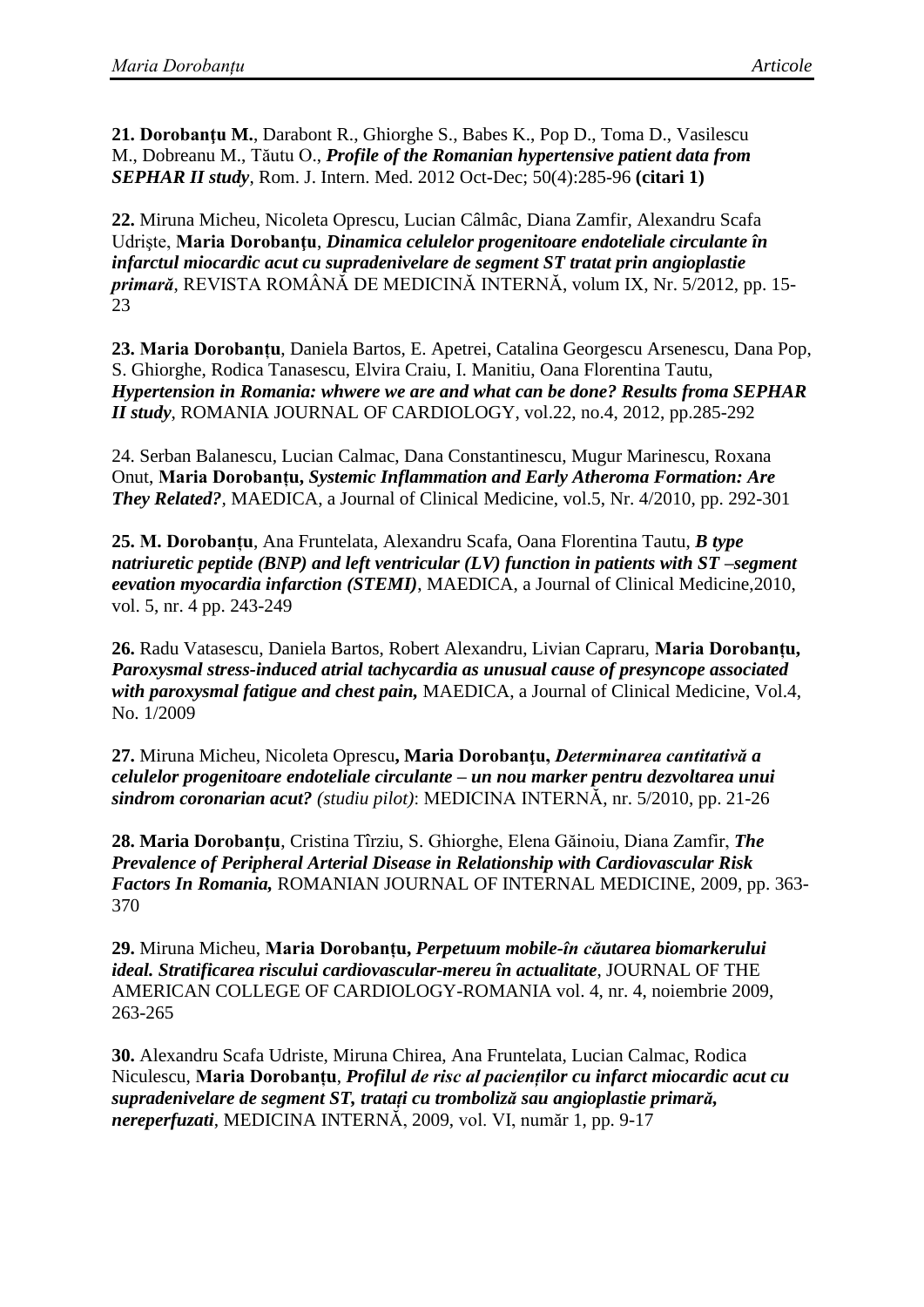**31. M. Dorobanțu**, E. Bădilă, S. Ghiorghe, R.O. Darabont, M. Olteanu, P. Flondor, *Total cardiovascular risk estimation in Romania. Data from the SEPHAR study,* ROM. J. INTERNAL MED., vol. 46, nr. 1/2008, pp.29-39 (PubMed - indexed for Medline)

**32.** Elisabeta Badila, **Maria Dorobanțu**, Daniela Bartos, *Ameliorarea funcției endoteliale la pacienții hipertensivi-posibil predictor al prognosticului pe termen lung*, REVISTA ROMÂNĂ DE CARDIOLOGIE, vol. XXIII, nr.4/2008, pp.298-304, cod CNCSIS 379

**33.** D. Bartos, R. Lungu, E. Badila, A. Alexandrescu, S. Ghiorghe**, M. Dorobanțu**, *Defectul septal atrial tip sinus venos,* MEDICINA MODERNĂ, vol. XV, nr. 12 (dec. 2008), pp. 637- 639

**34.** Monica Dan, Raluca Jumatate, S. Balanescu, Rodica Niculescu, Dana Constantinescu, Adriana Alexandrescu, Alexandra Vasile, Roxana Onut, G. Tatu-Chitoiu, **Maria Dorobanţu,** *Recuperarea frecvenței cardiace sub tratament cu beta blocant în testarea perecoce de efort la pacienții cu infarct miocardic acut*, REVISTA ROMÂNĂ DE CARDIOLOGIE, vol. XXII, supliment A, 2007, pp. 192-193

**35.** Elisabeta Badila, Cristina Tarziu, Corneliu N. Iorgulescu, Maria Stefuriac, Daniela Bartos, **Maria Dorobanţu,** *Rolul bioimpedanței electrice torace în controlul hipertensiunii arteriale*, REVISTA ROMÂNĂ DE CARDIOLOGIE, vol. XXI, nr. 1/2006, pp. 13-20

**36. Maria Dorobanțu**, Roxana Darabont, Elisabeta Badila, Mihaela Luca, Georgeta Datcu, Rodica Avram, Mariana Radoi, Elvira Craiu, Rodica Musetescu, Calin Pop, Minerva Muraru, Imre Benedek, Marilena Banica, Ingrid Lambru, *Studiul SEPHAR – Studiul de prevalență a hipertensiunii arteriale și evaluare a riscului cardiovascular în România,* partea I *– Metodologie***,** REVISTA ROMÂNĂ DE CARDIOLOGIE, vol. XXI, nr. 2/2006, pp. 89-96

**37. Maria Dorobanțu**, Elisabeta Badila, Roxana Darabont, Mihaela Luca, Georgeta Datcu, Rodica Avram, Mariana Radoi, Rodica Musetescu, Calin Pop, Ion Gheorgeh Petrovai, Ingrid Lambru, *Studiul SEPHAR – Studiul de prevalență a hipertensiunii arteriale și evaluare a riscului cardiovascular în România,* partea a II-a –*Rezultate*, REVISTA ROMÂNĂ DE CARDIOLOGIE, vol. XXI, nr. 3/2006, pp. 179-189

**38. Maria Dorobantu**, Elisabeta Badila, Roxana Darabont, Mihaela Luca, Georgeta Datcu, Mariana Radoi, Rodica Avram, Rodica Musetescu, Elvira Craiu, Calin Pop, Imre Benedek, Ion. G. Petrovai, *Prevalența, Tratamentul și Controlul Hipertensiunii Arteriale în România – date din studiul SEPHAR (studiu de prevalență a hipertensiunii arteriale și evaluare a riscului cardiovascular în România)*, MEDICINA INTERNĂ, vol. IV, nr. 4/ 2006, pp. 9-18

**39.** Ana Fruntelata, Stefan Bogdan, Miruna Chiru, Irina Ilie, Traian Enache, Loredana Spanu, Lucian Calmac, Rodica Niculescu, **Maria Dorobanțu**, *Patternul angiografic al bolii coronariene la pacienții hipertensivi cu hipertrofie ventriculară stângă tip "Strain"pe ECG,* REVISTA ROMÂNĂ DE CARDIOLOGIE, vol. XX, nr.3/2005, pp. 193-198

**40. Maria Dorobanțu**, Elisabeta Badila, *Noi strategii terapeutice în hipertensiunea arterială conform ghidurilor actuale,* REVISTA ROMÂNĂ DE CARDIOLOGIE, vol. XX, nr.3/2005, pp. 226-232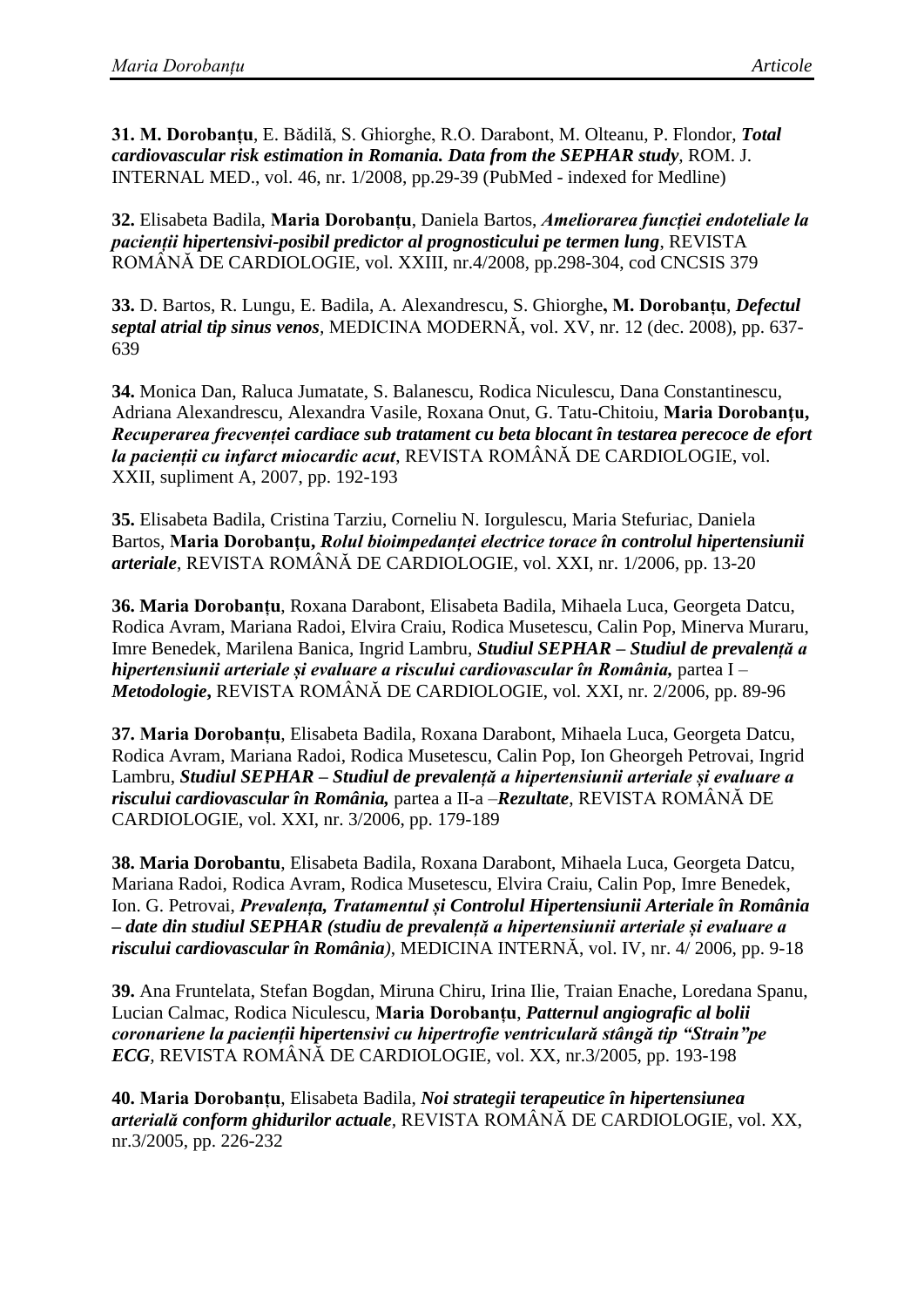**41.** Gabriel Tatu-Chitoiu, Cristina Teodorescu, Monica Dan, P. Capraru, Manuela Guran, Oana Istratescu, Alexandrina Tatu-Chitoiu, Aurelia Bumbu, **Maria Dorobanţu**, *Dublu bolus de 0,75 MU Streptokinaza plus Enoxaparina versus Alteplaza accelerată plus heparina nefracționată în IM cu supradenivelare de segment ST*, Rom. J. Intern Med., 41, 4, pp. 395- 40, 2003

**42.** Serban Balanescu, Giuseppe Sangiorgi, Serenella Castelvecchio, **Maria Dorobanțu**, Luigi Inglese, *Studiu comparativ randomizat între Abciximab și Eptifibatide în angioplastia coronariană cu stent*, REVISTA DE ROMÂNĂ DE CARDIOLOGIE, vol. XV, nr. 2/2002

**43.** Oana Istratescu-Wolkowski, Cristina Teodorescu, Monica Dan, Manuela Guran, Dana Constantinescu, Petre Capraru, Gabriel Tatu-Chitoiu, **Maria Dorobanţu** (Cardiologie SCUB) și Georgiana Tache, Andreea Iilie (Dept. Recuperare Medicală SCUB), *Recuperarea cardiacă precoce post infarct miocardic acut*, REVISTA DE ROMÂNĂ DE CARDIOLOGIE, vol. XV, nr.1/2002

**44. Maria Dorobanțu**, *Ce este nou în hipertensiunea arterială cronică* **(I)**, MEDICINA MODERNĂ, vol. V, nr. 1-2/1999, pp. 600-607

**45. Maria Dorobanțu**, Daniela Bartos, *Hipertensiunea arterială esențială* **(II).** *Aspecte privind ischemia miocardică și impactul tratamentului hipertensiv*, MEDICINA MODERNĂ**,** vol. VI, nr. 12/1999, pp. 506-509

**46.** A. Fruntelata, **M. Dorobanțu**, L. Gherasim, A. G. Fraser, F. Musumeci, *Anevrismul aortic-particularități de diagnostic și tratament (Studiul clinic pe 22 de pacienți),*  REVISTA ROMÂNĂ DE CARDIOLOGIE, vol. VI, 1:60-68, 1996

**47. M. Dorobanțu**, L. Gherasim, E. Apetrei, A Corlan, S. Balanescu, V. Mihai, *Tratamentul hipertensiunii arteriale cu Isoptin RR 240. Studiu clinic pe 40 de pacienți*, REVISTA ROMÂNĂ DE CARDIOLOGIE, VI, 1:50-6C, 1996

**48.** D. Vinereanu, M. Cinteza, O. Bajenaru, G. Cerin, D. Iosifescu, **M. Dorobanțu**, D. Dimulescu, A. Corlan, I. Stamatiu, L. Gerasim, *Importanța ecocardiografiei bidimensionale, Doppler și de contrast în evaluarea pacienților cu accidente vasculare cerebraleischemice*, REVISTA ROMÂNĂ DE CARDIOLOGIE, I:26-32, 1993

**49. M. Dorobanțu**, M. Galinier, M. J. Allibeli-Chemarin, F. Courbon, P. Massabuau, G. P. Bounhoure, *Efectele Nicardipinei administrate intravenos asupra funcției diastolice a ventriculului stâng la hipertensivi*, REVISTA ROMÂNĂ DE CARDIOLOGIE, 3,1:33-37, 1993

**50. M. Dorobanțu**, M. Cinteza, G. Cerin, D. Dimulescu, L. Gherasim, *Studiul neinvaziv asupra performanței cardiace la pacienții hipertensivi cu cardiopatie hipertensivă și ischemică*, REVISTA ROMÂNĂ DE CARDIOLOGIE, 2, I:29-33, 1992

**51.** L. Gherasim, G. Cerin, M. Cinteza, M. Bogdan, **M. Dorobanțu**, D. Dimulescu, *Angina postinfarct: incidența, importanța, prognostic*, MEDICINA INTERNĂ**,** 42, 2-7, 1990